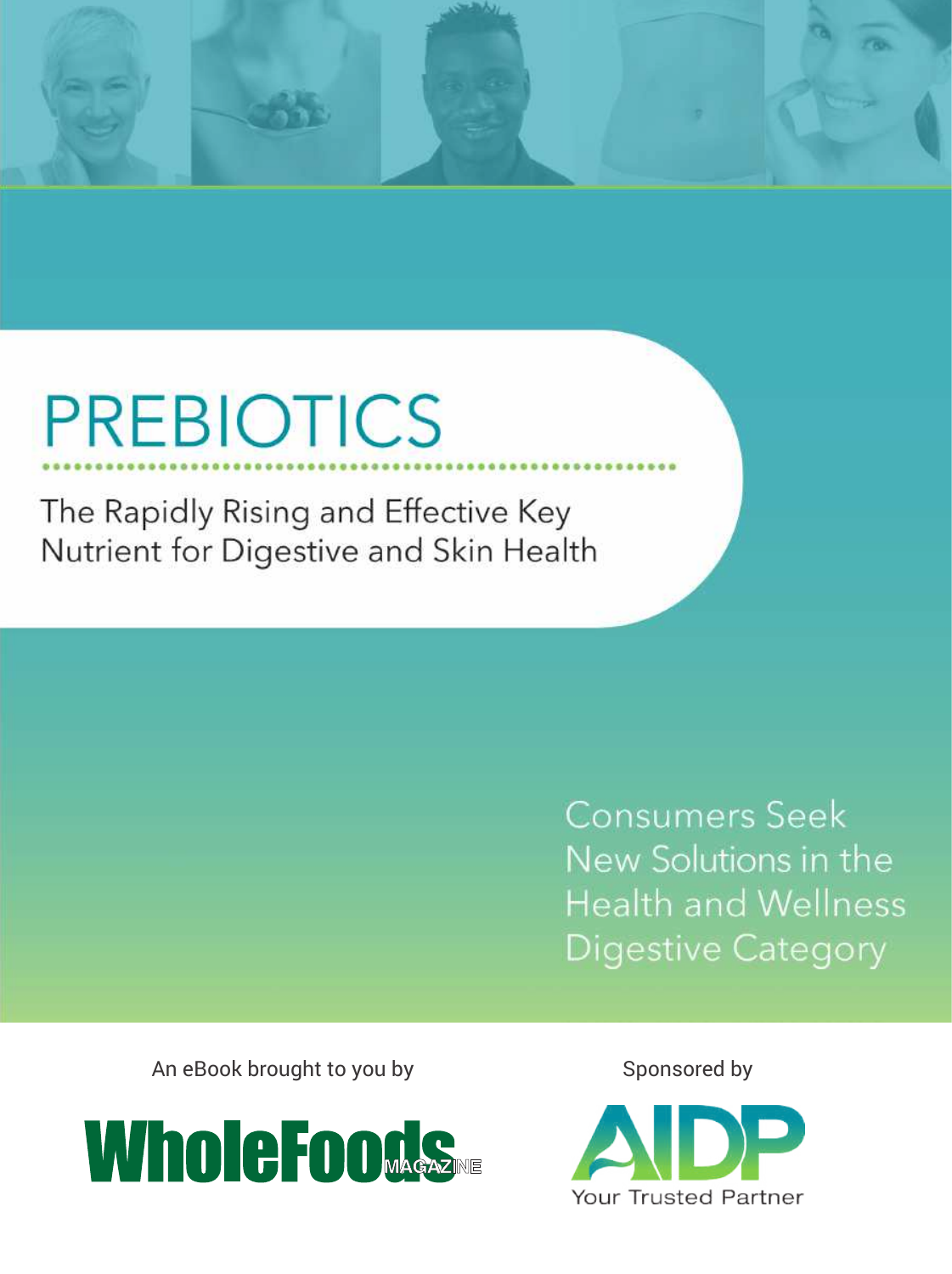## **CONTENTS**

3 Introduction 4 Gastro-Nation: A Country in Dysbiosis **7** The Gut-Health Connection 8 What is a Prebiotic? **9** Optimizing Gut Flora 10 PreticX<sup>®</sup> for Gut and Metabolic Reconditioning 11 Livaux<sup>®</sup> and Golden Kiwi's Bioactive Prebiotic Fibers 14 Actazin<sup>®</sup> and Green Kiwi's Prebiotic and Enzyme Components 16 NeoGOS™, a Low-Glycemic Galacto-oligosaccharide 17 BeautyOLIGO<sup>®</sup> Skin-Gut Connection 19 Gutgard®, the Flavonoid-Rich Bioactive for Gut Health 23 Conclusion 24 References 27 About AIDP, Inc.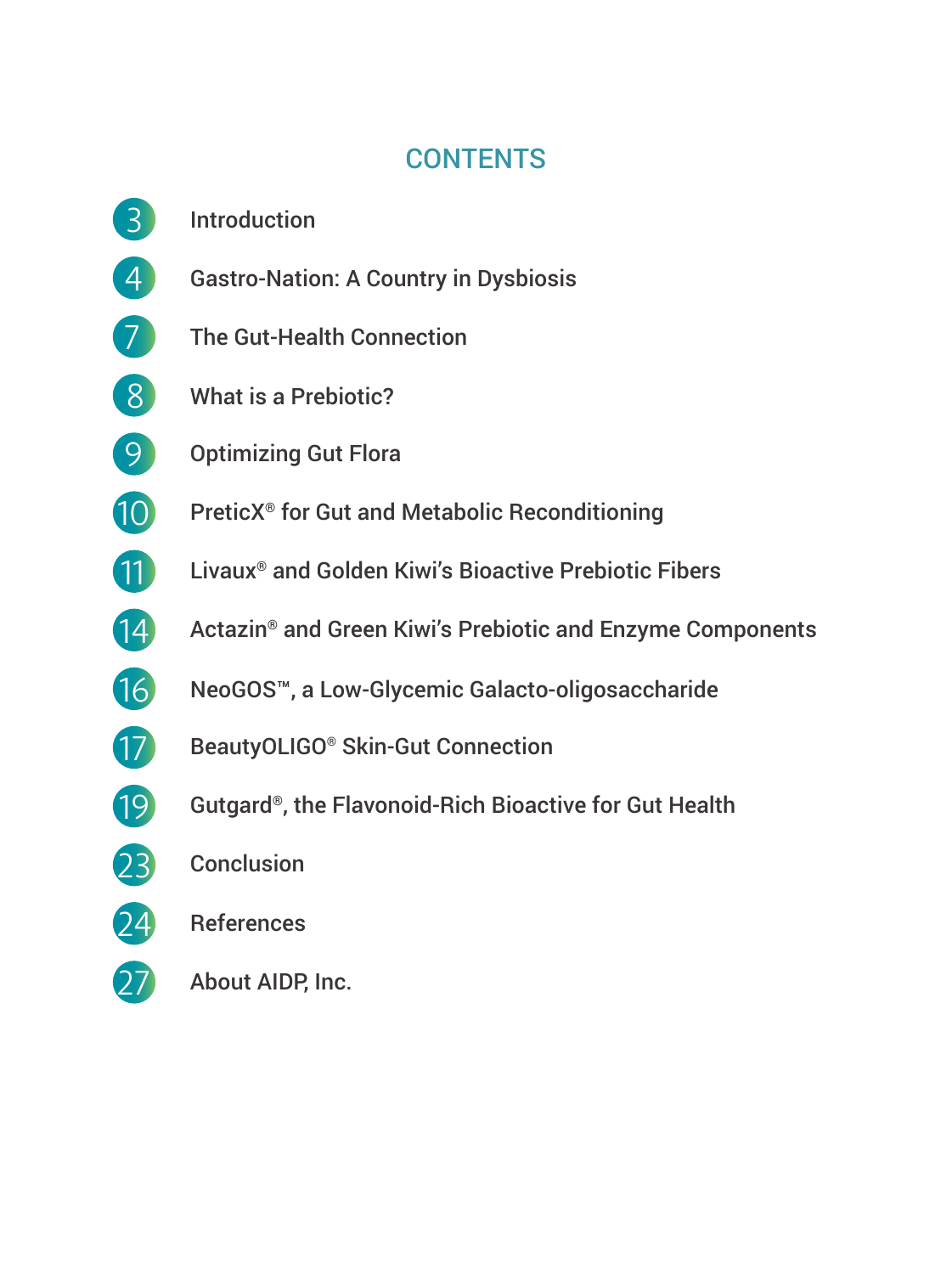

## **INTRODUCTION**

Gut and digestive health are cornerstones of systemic health. The process of keeping both on track and in balance is impacted by a wide array of genetic, environmental, dietary, hormonal and microbial influences. Each of these factors contributes to the growing problem of gut dysbiosis, an imbalance of gut microbiota, which contributes to short-term and chronic gastrointestinal conditions. As the science evolves, there is growing evidence that digestive health also affects metabolism, glucose markers, lipid levels, immunity, inflammation and skin $<sup>1</sup>$ </sup>

We used to think of the gut as simply playing an important role in digestion. Today, we know there is a great deal of interaction between the digestive system and the immune system, as well as the brain for cognition and mood. As this

paper will show, there is even more to learn about the way gut health affects metabolic and glucose markers, weight management, inflammation and the skin.

Though probiotics and fiber have gained a bulk of the attention in the digestive category for individuals seeking gastrointestinal relief, for many, probiotics may or may not work, and high-fiber options may be too aggressive and come with unwanted and socially uncomfortable side effects. As science shows, the limitations to probiotics are likely because the diet lacks their equally important bioactive counterpart, prebiotics. Numerous studies provide evidence of the health promoting benefits of novel prebiotic fibers for their ability to stimulate the production of beneficial bacteria, which leads to long-term systemic health benefits.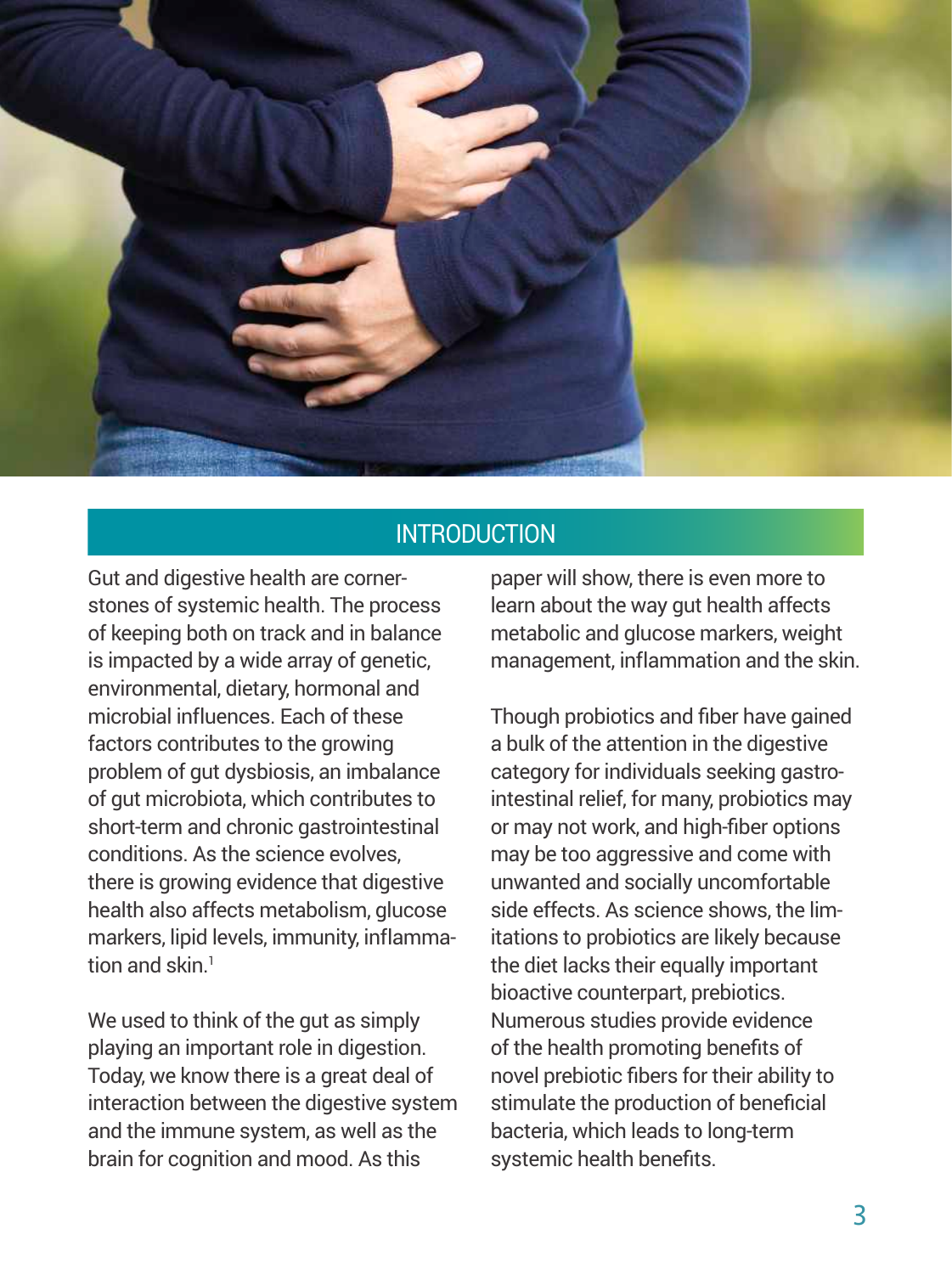## GASTRO-NATION: A COUNTRY IN DYSBIOSIS

According to a 2018 study by Mintel, total U.S. retail sales for the conventional digestive health market exceeded \$4.9 billion.2 The market increased 11.7% between 2013 and 2018, largely attributable to Rx-to-OTC transitions in the antacid segment during this time period. Gastrointestinal illness in the United States affects more than 70 million people, representing 48.3 million ambulatory care visits and 21.7 million hospitalizations. A majority, 36.6 million, receive a diagnosis during an office visit.<sup>3-7</sup> The direct financial burden is significant, exceeding \$97.8 billion, plus \$44 billion in indirect costs including disability and mortality.<sup>8</sup>

Among the primary digestive health conditions in the United States, constipation is near the top of the list with 63 million people suffering from a chronic

## Top Digestive Conditions in the United States<sup>13-17</sup>

- Gastrointestinal Reflux 65.4 million
- Constipation 63 million
- Irritable Bowel Syndrome & Crohn's - 15.7 million
- Peptic Ulcer 15.5 million
- Liver Disease 3 million
- Pancreatitis 1.1 million
- Ulcerative Colitis 619,000
- Related Metabolic Conditions\*- 113 million

\*(overweight, obesity, impaired glucose and lipids)

## **Microbiome Glossary**

**Microbiota:** Collection of all taxa constituting microbial communities, such as bacteria, archeae, fungi and protists. When referred to a specific environment, the term is preceded by the said location, for example, 'the gut microbiota' refers to the intestinal tract and the 'oral microbiota' is used when speaking about all the microbes from the oral cavity.

**Microbiome:** commonly used to refer to the microorganisms themselves (ie, the microbiota).

**Probiotics:** These are good bacteria i.e. live microorganisms that, when administered in adequate amounts, confer a health benefit to the host.

**Prebiotics:** Food ingredients that support the growth of probiotic bacteria. These fermented fibers allow for specific changes in the composition and activity within gastrointestinal microflora.24-27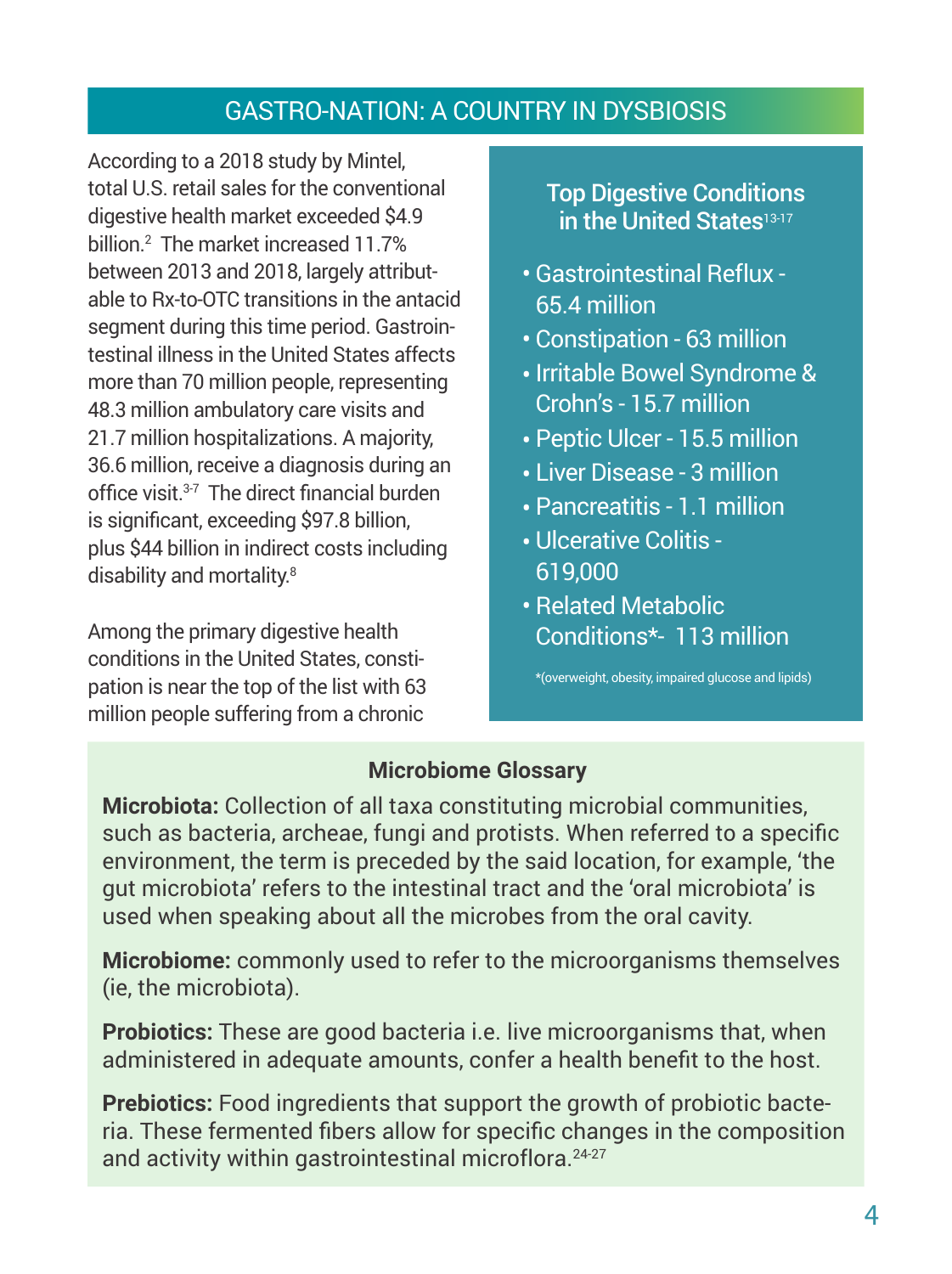

form of the condition.<sup>9</sup> The number of physician visits has risen significantly from 2.5 million annually from 1956-1986 to 22 million in 2016.<sup>10</sup> The reason for the increase is largely attributed to a lack of fiber in the American diet. On average, 6% of American women and only 3% of men currently meet dietary dietary-fiber intake recommendations of  $25 - 30$  grams per day.11 Researchers found that if 50% of American adults increased dietary fiber intake by as little as 3 g/day, the annual medical costs savings would exceed \$2 hillion<sup>12</sup>

It is exceedingly clear that most Americans may want to but are not able to achieve the recommended dietary intake of fruits, vegetables and fiber to regulate their digestion. Meanwhile, some who try to eat more high fiber foods are often plagued with unwanted discomfort.

 According to two 2018 consumer surveys (KIND Nutrition Collective, Consumer Reports), Americans have "a new-found appreciation for the microbiome," and are becoming well-versed in the value of fibers that promote beneficial bacteria.<sup>18,19</sup> This is why prebiotic fibers are uniquely poised as a convenient solution for more fiber in the diet, phenolics for immune response, enzymes for enhanced digestion and beneficial bacteria to provide the gut microbiome with what it needs to flourish. Best of all, prebiotics come from food sources, the very solution that most consumers strive for when seeking digestive health support.

Within the health and wellness category, the digestive market is flourishing because consumers are accepting the fact that gut health is more complex than simply taking a probiotic. This means there is a great deal of opportunity for scientifically proven compounds like prebiotics designed to make a significant difference in digestive health support.

According to an NBJ report, in 2018, prebiotics deserved the spotlight. "For 2018, sales of prebiotics were up 130 percent. The prebiotics market could look

For 2018, sales of prebiotics were up 130 percent.<sup>20</sup>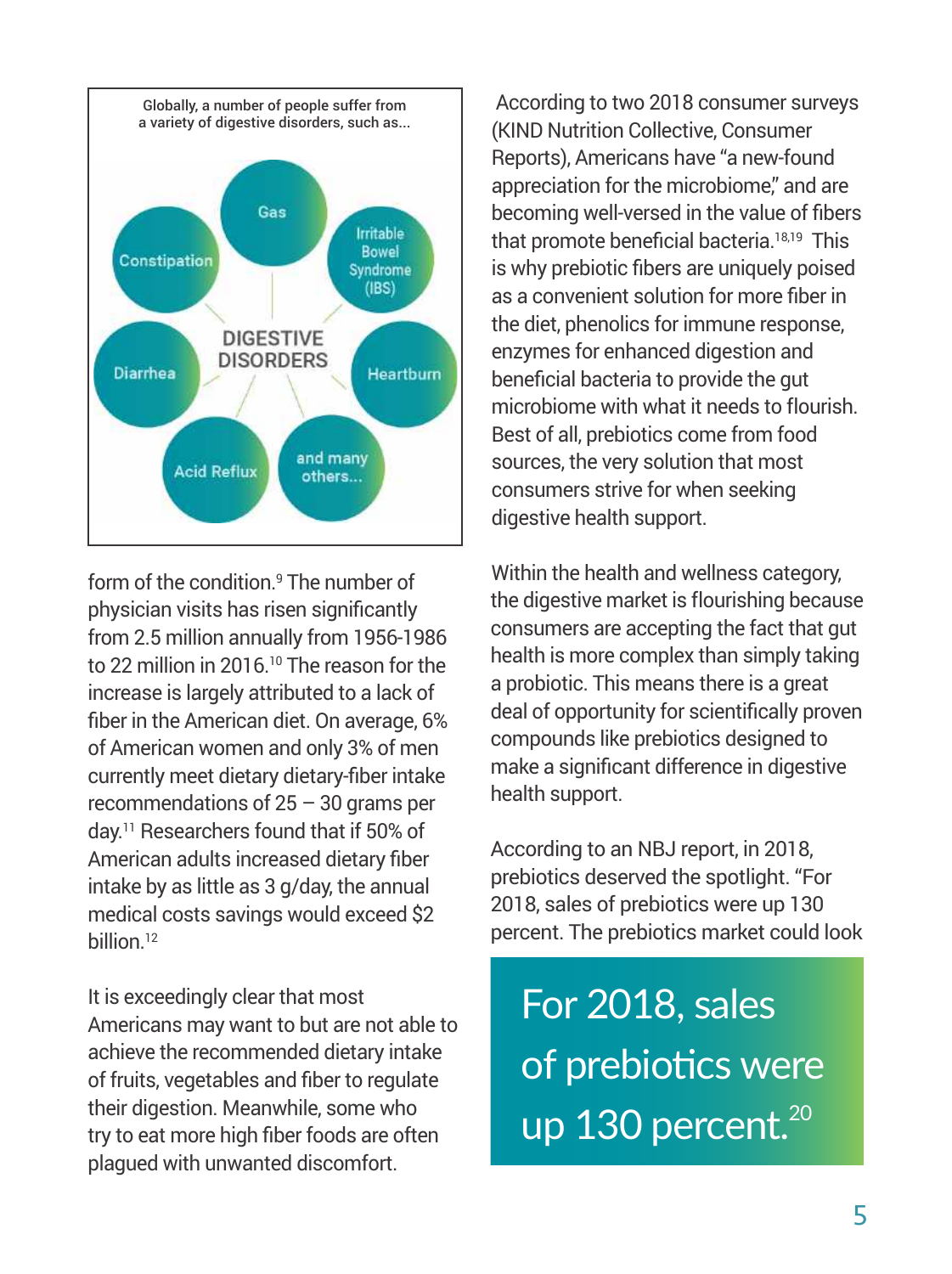

small at \$96 million, but keep in mind that in 2016 that number was \$18 million," the report said.20 Over the next five years, the prebiotics market is expected to reach \$7.91 billion by 2025 with a growth rate of 10.5% in the fastest growing regions.

New technologies and greater consumer awareness about prebiotics and synbiotics are driving the growth. As consumer knowledge grows, so does the science that supports this category.

"The traditional targets for synbiotics are gut infections and diseases, but we are widening the spectrum," says Glenn Gibson, Ph.D., of the University of Reading and cofounder of the International Scientific Association for Probiotics and Prebiotics (ISAPP). "The most massive areas moving forward will be the role of gut flora in obesity and metabolic syndrome, as well as the gut-brain axis."20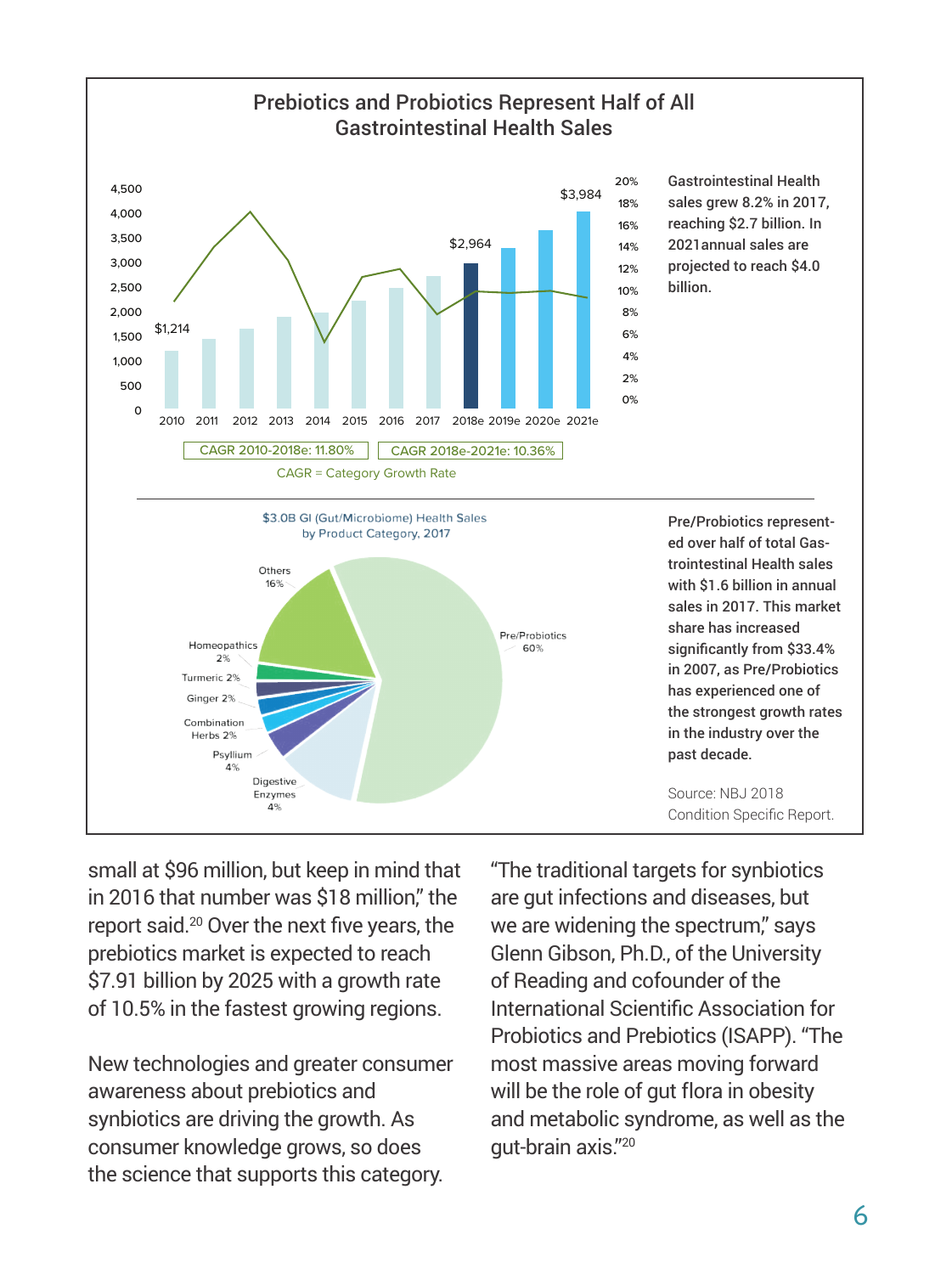## THE GUT-HEALTH CONNECTION

If we look at the most basic of definitions, digestive health is defined as the body's ability to absorb and assimilate food through our digestive system. Simplistically, nutrients in, waste out. As we know, there is so much more to it.

The composition of the gut microbiome influences every aspect of our physiology and regulatory processes, which affects not only digestive health but also systemic health and one's risk for developing diseases.<sup>21</sup> At one time it was believed that the gut-axis was only linked to the brain, but there is growing evidence that this bidirectional gut-axis is also connected to the immune, metabolic and endocannabinoid systems, as well

as the skin. The microbiome is dynamic and, as we learn more about how to manipulate the microbiota to address dysbiosis, we are also learning how to reduce the risk of certain conditions and diseases. See Figure 1.

This gut interconnectedness means that a large number of conditions and diseases do have their origins in the digestive system and, if left untreated, result in a substandard quality of life.

#### Figure 1



*The human microbiome plays an important role in control of vital homeostatic mechanisms in the body. These include enhanced metabolism, resistance to infection and inflammation, prevention against autoimmunity as well as an effect on the gut-brain axis.23*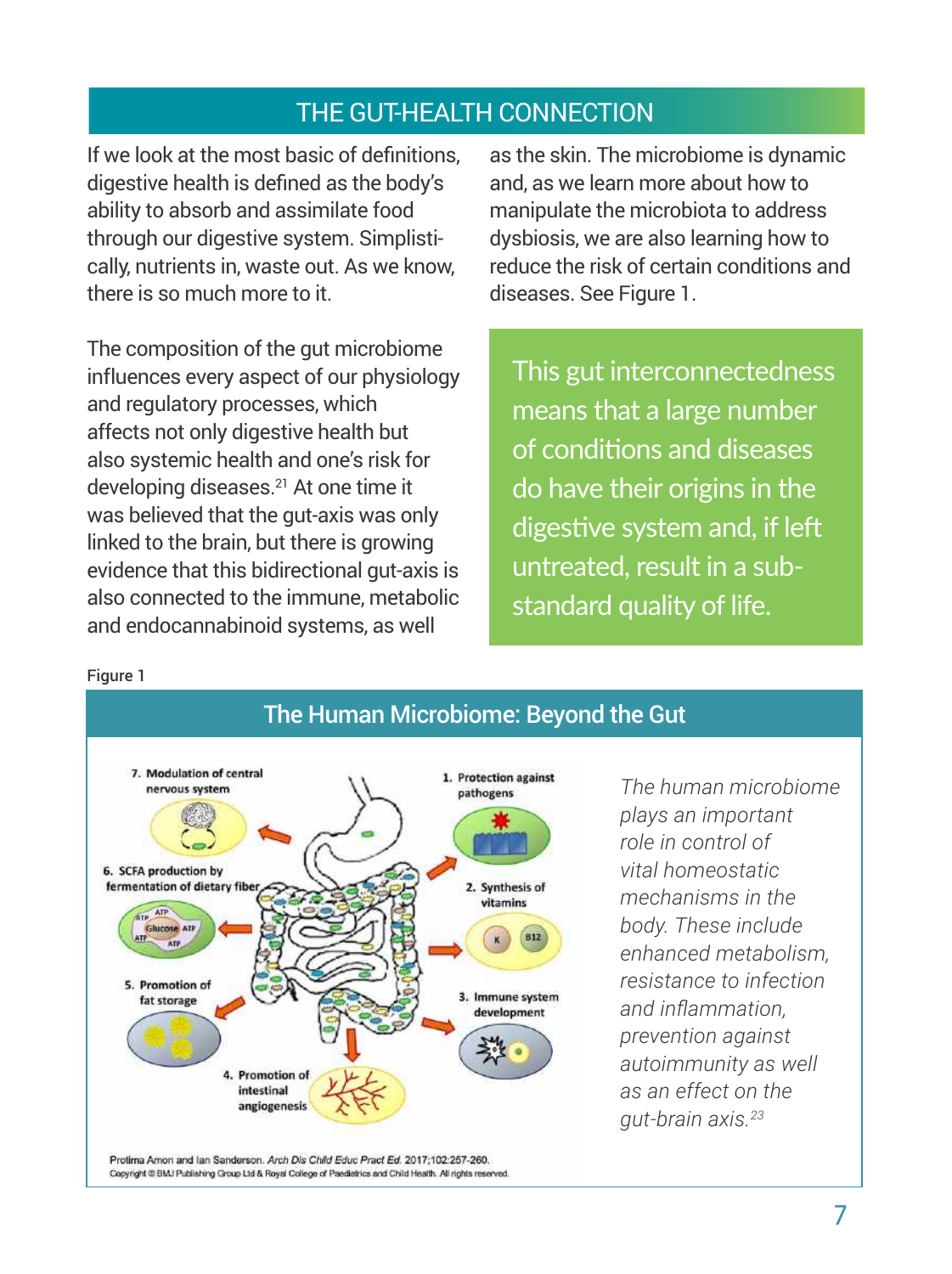## WHAT IS A PREBIOTIC?

While probiotics get most of the spotlight, prebiotics are the workhorse of the microbiome.22 These fibrous, non-digestible carbohydrates act as a food source for probiotics in the gut. Found mostly in plants, prebiotics use soluble fibers to stimulate the growth and proliferation of beneficial bacteria (probiotics) by selectively altering the composition of the gut microbiota.

The lining of one's gut is covered in bacteria that create a mini-ecosystem called the microbiome. There are more than 1,000 unique species of bacteria in your gut, most of which are closely aligned with the immune system. Also, an individual's microbiome is so unique that randomly adding probiotics may not be beneficial. There are two ways to maintain balance within the microbiome – ingesting probiotics and helping the microbes that are already there to grow, by feeding them prebiotics.

Probiotics contain live organisms of specific strains of microbes or blends of microbes. The diversity of the specific bacterium(a) are so vast that it is often difficult, if not impossible, to identify which probiotics should be consumed to target specific gastrointestinal issues. The other issue is product integrity as probiotics pass through the gut. The safe passage of these microbes can be impeded by heat, stomach acid and time.

On the other hand, prebiotics are not as fragile. It is safe, easy and effective to stimulate the growth of your own probiotics in the gut with the help of prebiotics. Foods like kiwi fruit, onions, Jerusalem artichokes and chicory contain prebiotic fibers. Unfortunately, it's difficult to regularly consume enough of these beneficial fibers to counteract bacterial imbalances in the gut that may be causing gastrointestinal problems and other health issues.

Then there is age. With it comes changes in the gut microbiome. The gut microbiome goes through the most dramatic changes in two stages of life  $-$  infancy and old age. Though the diversity of the microbiome fluctuates, by the age of three, a child's microbiome is very similar to its future composition in adulthood. However, with age, the immune system begins to weaken and becomes unstable.<sup>24</sup> Gut microbes do not age per se, but comorbidities related to imbalances in gut microbiota do increase with age. While it is unclear if the alterations are "cause or consequence," there is an impact on health and disease. Research by Nagpal et al. 2018 notes: "For decades, it has been known that the aging process involves attenuation of the host's ability to sustain a robust and efficient immune response and metabolic health."<sup>23</sup> These disturbances may be primary risk factors for predispositions to cardiovascular disorders, infections, bowel diseases, autoimmune diseases, cancers, diabetes, obesity and neurodegenerative diseases. See Figure 2.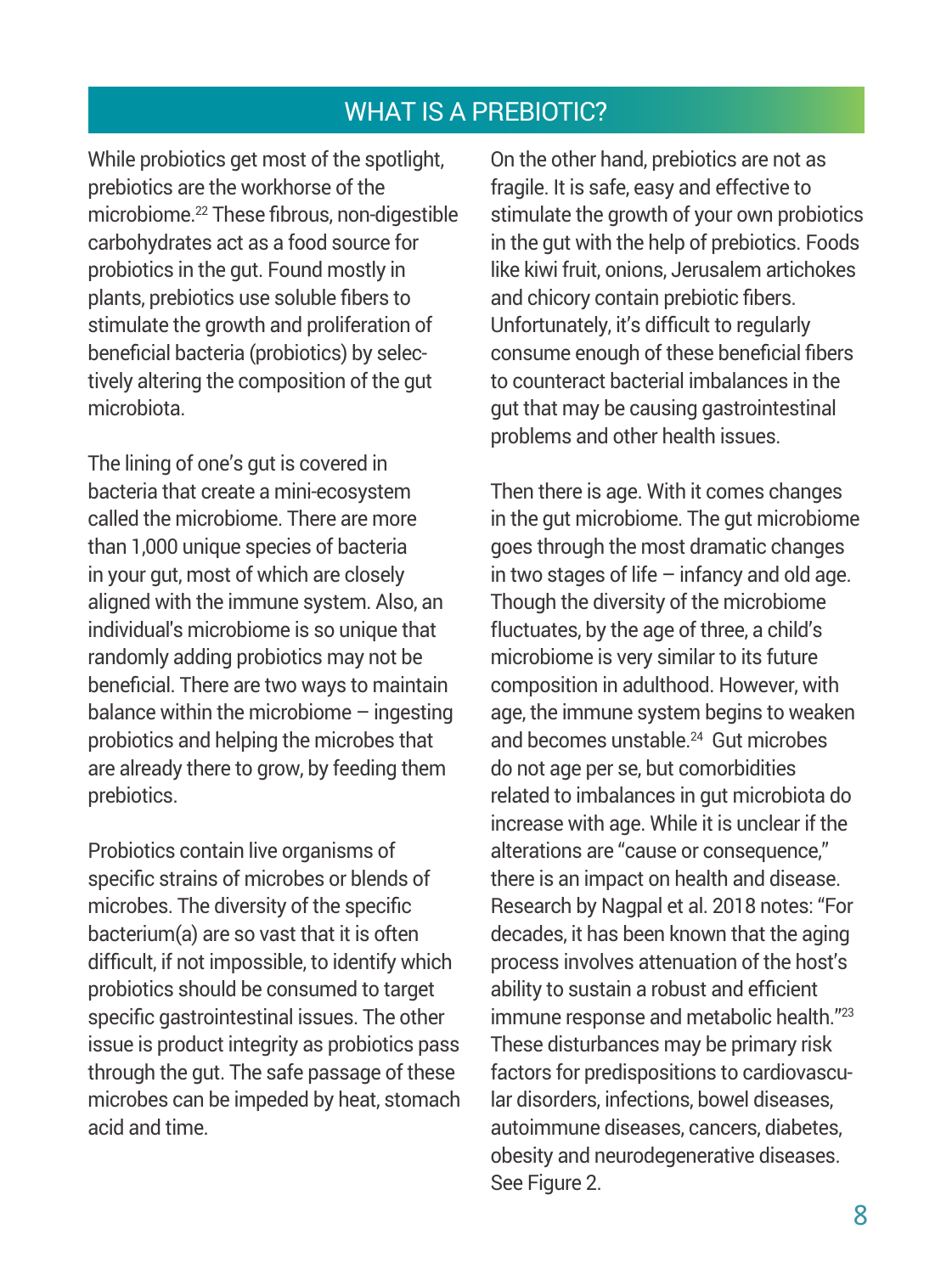

*The two-way connection between human gut microbiome and host aging, and the potential underlying and/or associated elements.24*

## OPTIMIZING GUT FLORA

## Advantages of Prebiotics for Gut Health

Every day there is a balancing act going on in one's gut between generally non-pathogenic bacteria and potentially pathogenic microorganisms. How these bacteria shift, change and thrive provides valuable insight into how to attain health or fall victim to illness. Studies support the concept that individuals with impaired digestion, reduced immunity and unhealthy metabolic system may have a microbial signature that is different than healthy subjects. How to modulate these imbalances and leverage the positive impact of probiotics and prebiotics are at the core of optimizing gut flora.

Though probiotics have gained much of the spotlight for their ability to manage gastrointestinal symptoms, there are limitations. Laboratory studies often show great promise, but consumption shows that the environment in the human gut may not always be conducive to strain survival. Additionally, not all strains are viable as probiotic supplements due to their anaerobic nature. Prebiotics may be easier to integrate into the human digestive system, all the while providing the same, if not more benefits, as probiotics.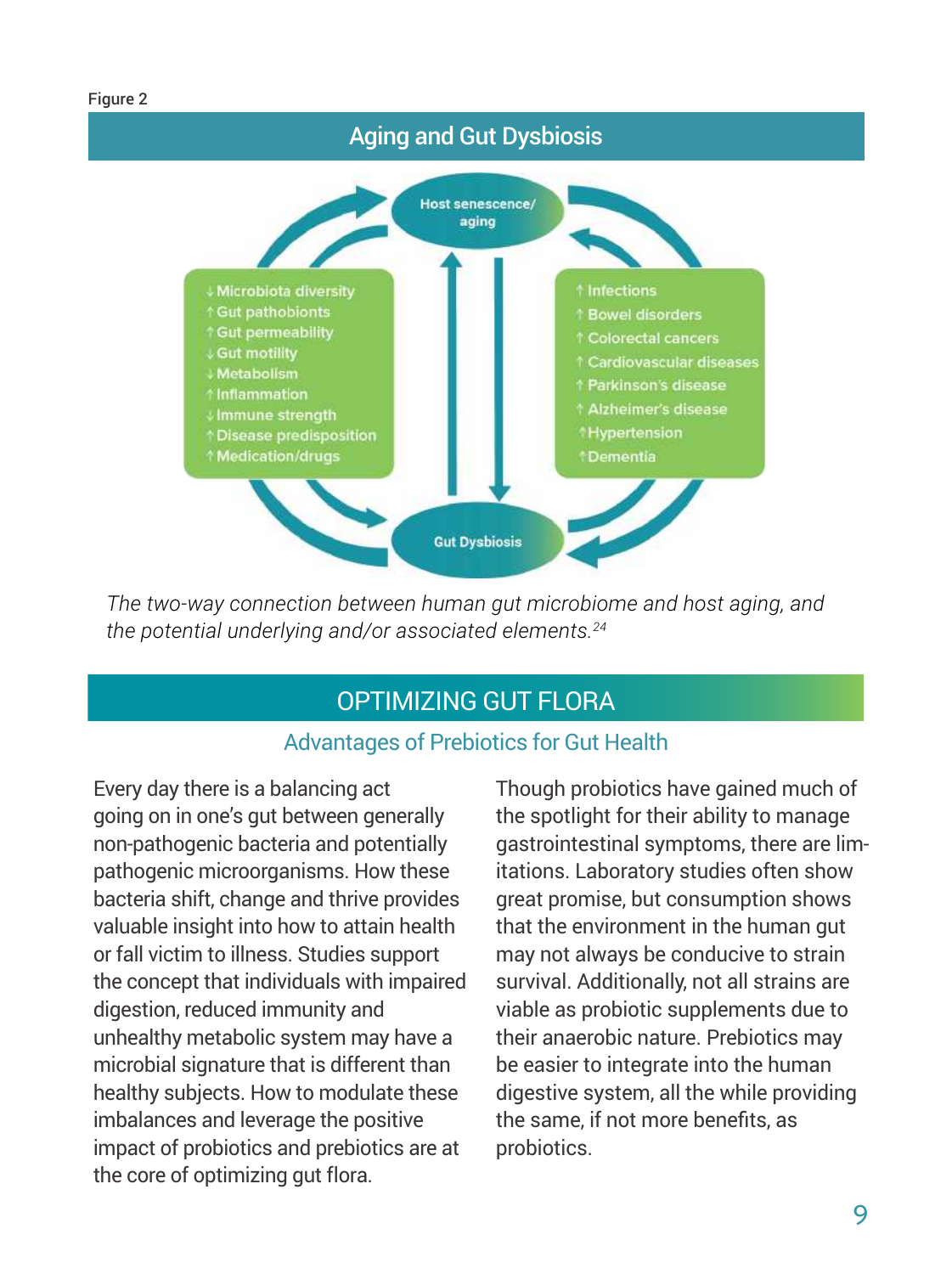

To date, most of the prebiotics on the market are fructooligosaccharide (FOS-) and galacto-oligosaccharide (GOS-) based ingredients. A newcomer, called PreticX®, shows great promise for its low-dose efficacy (1g per day), high tolerability and positive safety record. Above all, PreticX has a unique ability to promote a superior microbiome balance by increasing Bifidobacterium, while optimizing the Firmicutes/Bacteriodetes ratio.28,29 This balanced ratio has been found to affect weight management and metabolic health.

The role of the gut microbiota for weight management is a much needed and exciting new direction of inquiry. Research from 2006 concluded that gut microbiota is a determining factor in healthy weight management.<sup>30</sup> More specifically, an increased Firmicutes to Bacteriodetes ratio increases an individual's capacity to harvest energy from the diet. This study supported the theory that a diet high in saturated fats and low in fruits and vegetables allows microbes which support a healthy weight to be overtaken by microbial colonies that promote weight gain.31-33

Given the unlikelihood that people will consume adequate amounts of fruits and vegetables for healthy microbe development, specialty prebiotics like PreticX are gaining greater interest. A

small population study of healthy and prediabetic individuals showed that 2g/ day of PreticX decreased the abundance of Howardella, Enterorhabdus and Slackia strains (genera associated with pre-diabetic conditions) in all participants.

## Improve Gut Health, Reduce Diabetes Risk

Ongoing research suggests that metabolic disorders, such as type-2 diabetes, are associated with inflammation and gut dysbiosis. With as little as 2g/day (8 weeks) of a specific prebiotic (xylooligosaccharides or XOS) the gut is able to reduce the risk of inflammation and four bacterial taxa that promote the development of pre-diabetes. Researchers conclude that XOS prebiotics, the active ingredients in PreticX, can "potentially promote an optimal gut microbiota profile," and thus reduce the risk of pre-diabetes in healthy individuals and those at risk for pre-diabetes.<sup>87</sup>

PreticX also increased the abundance of Blautia hydrogenotrophica, a genus associated with glucose intolerance. A follow-up study, using 4g of PreticX, saw significant reduction in blood glucose, HbA1c, and fructosamine after eight weeks.34 See Figure 3.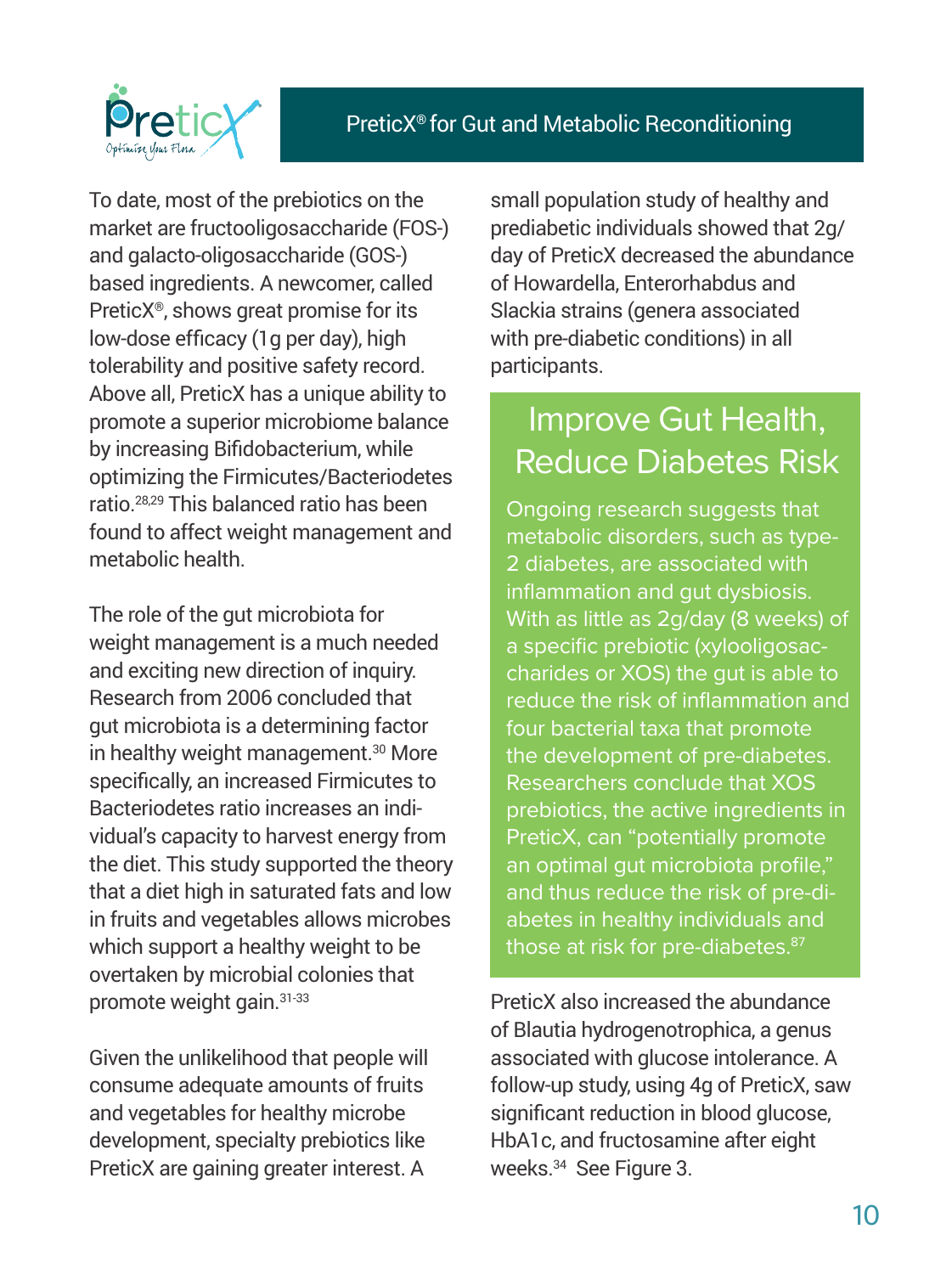#### Figure 3



*PreticX® significantly reduces the levels of glucose, HbA1c and fructosamine after 8 weeks (p<.05).* 

## Recommended Advantages of PreticX® Prebiotic:

- Increases the number of Bifidobacteria in the colon
- Provides metabolic reconditioning by optimizing Firmicutes/Bacteriodetes ratio



- Positive impact on serum cholesterol, triglycerides and glucose concentrations
- Well tolerated to promote intestinal regularity and maintain good digestive health

## Formats and Applications for PreticX®:

- Human clinical studies support low dosage of 1g/day
- Suitable for capsules, tablets, stick packs and liquids
- Mild, neutral and slightly sweet flavor
- Stable at broad pH (2.3-8.0) and temperature range (80-120° C)
- FDA GRAS and EFSA Novel Food Approved
- Food, bakery and functional beverage applications



Livaux® and Golden Kiwi's Bioactive Prebiotic Fibers

Since 1977, a significant number of peer-reviewed studies have been published that report the health benefits of gold kiwi fruit. Among those benefits: improved immune health in older men and women, increased antioxidant status in healthy test subjects, mood improvement in young men with elevated mood disorder scores, and

normalized iron status in women with reduced iron stores.35-45

There is more. Kiwi fruit fiber acts as a fecal bulking agent because of its high-water retention capabilities. For instance, kiwi fruit contains 12-13 g water/g insoluble fiber, which is twice that of an apple and four times that of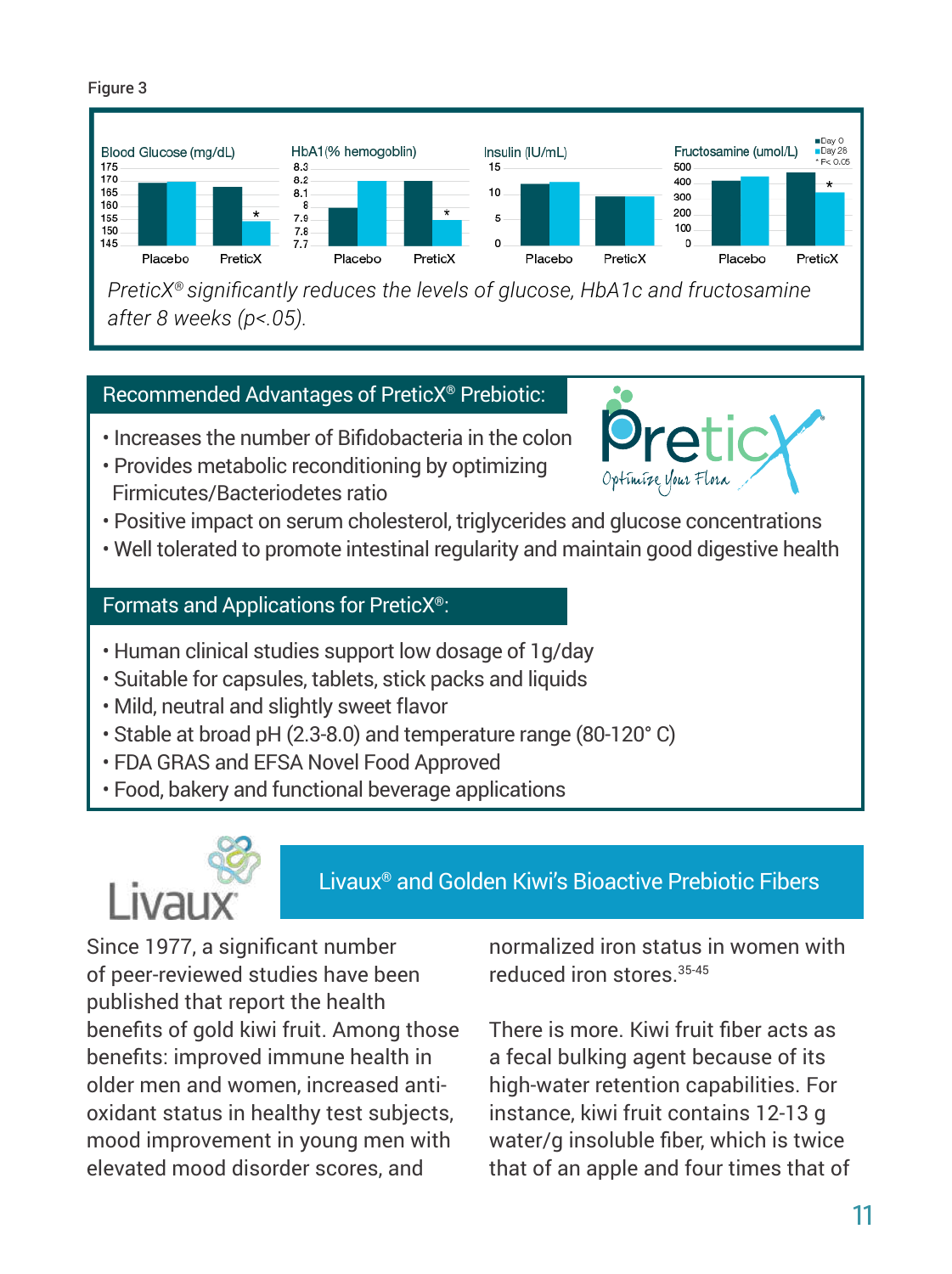wheat bran. These unique properties are due to its 1/3 soluble fiber content, made up of mostly pectic polysaccharides, and 2/3 insoluble fiber, from cellulose, hemicelluloses and pectin.46 The prebiotic fibers are also completely fermentable by the gut microflora, and thus play a significant role in microflora composition. Recent science supports the role of kiwi fruit as a prebiotic substrate. Studies show that fecal fermentations in vitro of gold kiwi increased the growth of Bifidobacterium spp., as well as Bacteroides spp. and Parabacteroids spp.47,48 Another unique feature of gold kiwi fruit is its ability to increase the level of Faecalibacterium prausnitzii (F. prau), a beneficial bacterium to the human intestine. F. prau, which resides primarily in the large intestine, readily ferments soluble fiber and polyphenolic compounds. It is responsible for increased production of butyrate, a short-chain fatty acid that has beneficial anti-inflammatory and immune-enhancing activities.49-52

Livaux®, a food quality ingredient derived from the New Zealand gold kiwi fruit, is supported by pre-clinical and clinical data. Its bioactive composition has been tested to support the digestion and laxation process. The constituents include:

- 1. Soluble and insoluble fiber
- 2. Polyphenolic compounds that act as direct or indirect antioxidants, via

 upregulation of the transcription factor Nrf2. 53

3. Prebiotic substrates including fiber, carbohydrates and polyphenolics that act as microbiome modulators that promote beneficial bacterial growth and/or inhibit the growth of pathogenic bacteria.

## Livaux® 's Clinical Evidence

One of the primary benefits of Livaux is its role as a prebiotic substrate that is selectively used by host microorganisms to shape the gut microbiota into a healthy environment. The following is a scientific summary review of the benefits of the golden kiwifruit.

- Increases the levels of Faecalibaterium prausnitzii (F. prau), a beneficial bacterium in the human intestine.54 Livaux has a unique ability to increase the ratio of F. prau, which has multiple beneficial effects including anti-inflammatory and immune enhancing activities.
- Reduces levels of F. prau, which are associated with constipation, allergies and other digestive issues.<sup>55</sup> Since F. prau is highly anaerobic, it cannot be replenished as a probiotic, and therefore must be consumed as a prebiotic fiber.
- A single dose of Livaux given to healthy and functionally constipated individuals showed marked abundance of F. prau, by two-fold, in the functionally constipated group.<sup>56</sup>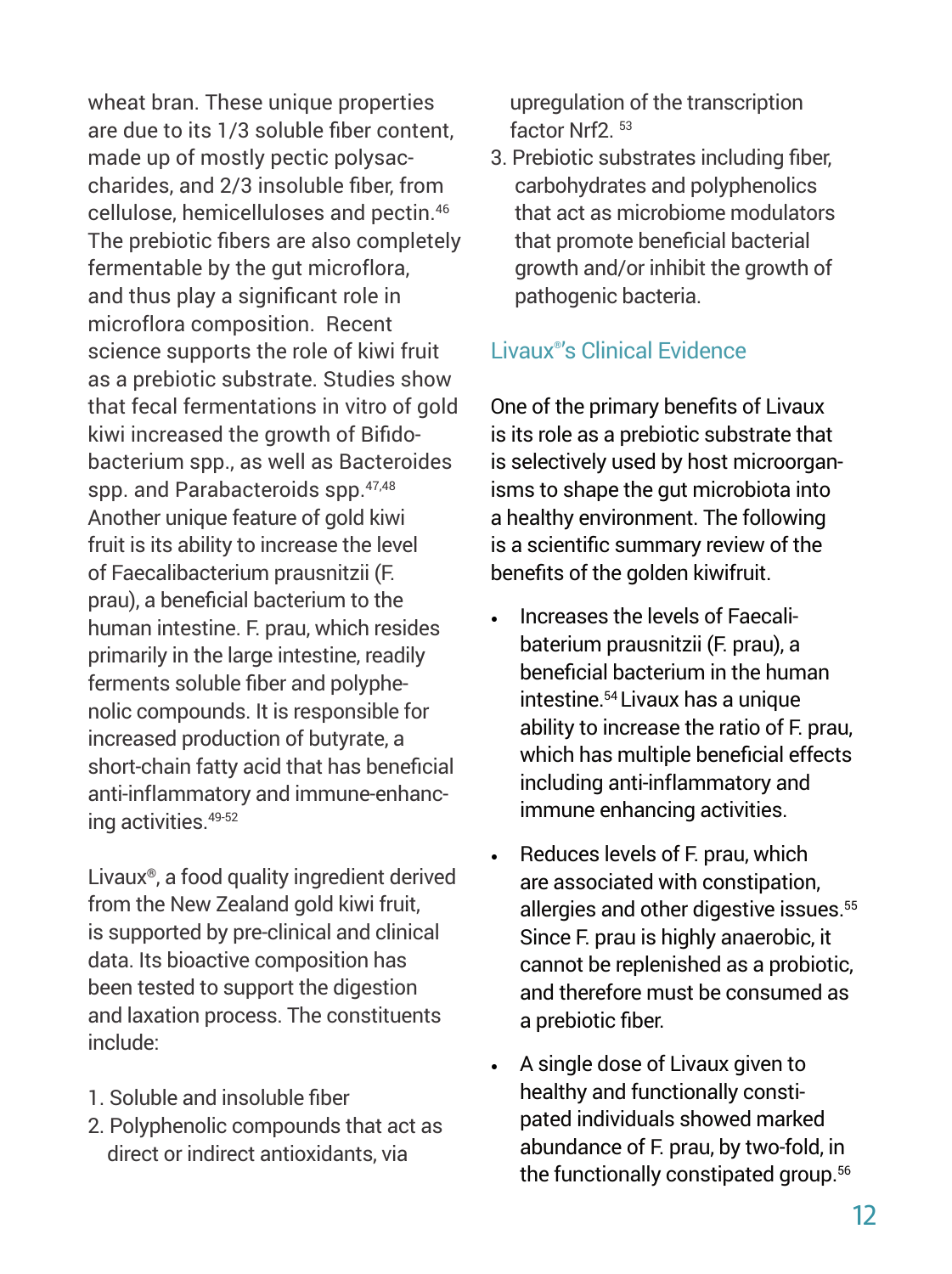• Another study showed that a dose of 2,400mg/daily\* of Livaux over a four-week period increased the number of bowel movements when compared to washout at baseline.57 In a symptomatic population, it is considered clinically meaningful when individuals experience an increase in > 1 bowel movement per week, which is statistically significant.

Given golden kiwi fruits' nutrient qualities – including vitamin C, folate, beta-carotene, lutein and potassium – combined with a stellar safety record, Livaux is suitable for all age groups seeking a product that increases F.

prau–those seeking to support healthy bowel frequency, immune health and antioxidant intake.



\* Recommended dose for Livaux is 600 mg - 2400 mg. Correct BU dose with synbiotics is 50 mg.

#### Recommended Advantages of Livaux® Prebiotic:

- Increases number of F. prau
- Supports healthy gut modulation
- Gently facilitates bowel regularity
- Ingredient derived from whole golden kiwi fruit
- Natural source of fiber, vitamin C, and polyphenolics
- Safe, no side effects, natural, clean label ingredient
- Excellent organoleptic properties in taste, aroma, texture, and mouth feel

## Compatible Formats and Applications:

- Digestive health
- Detoxification
- Mild, neutral and slightly sweet flavor
- Pairing with probiotics
- Fruit, veggie, and green food blends
- Whole food vitamin and mineral complexes
- Enzyme formulations
- Fiber products
- Super-fruit brands

Livau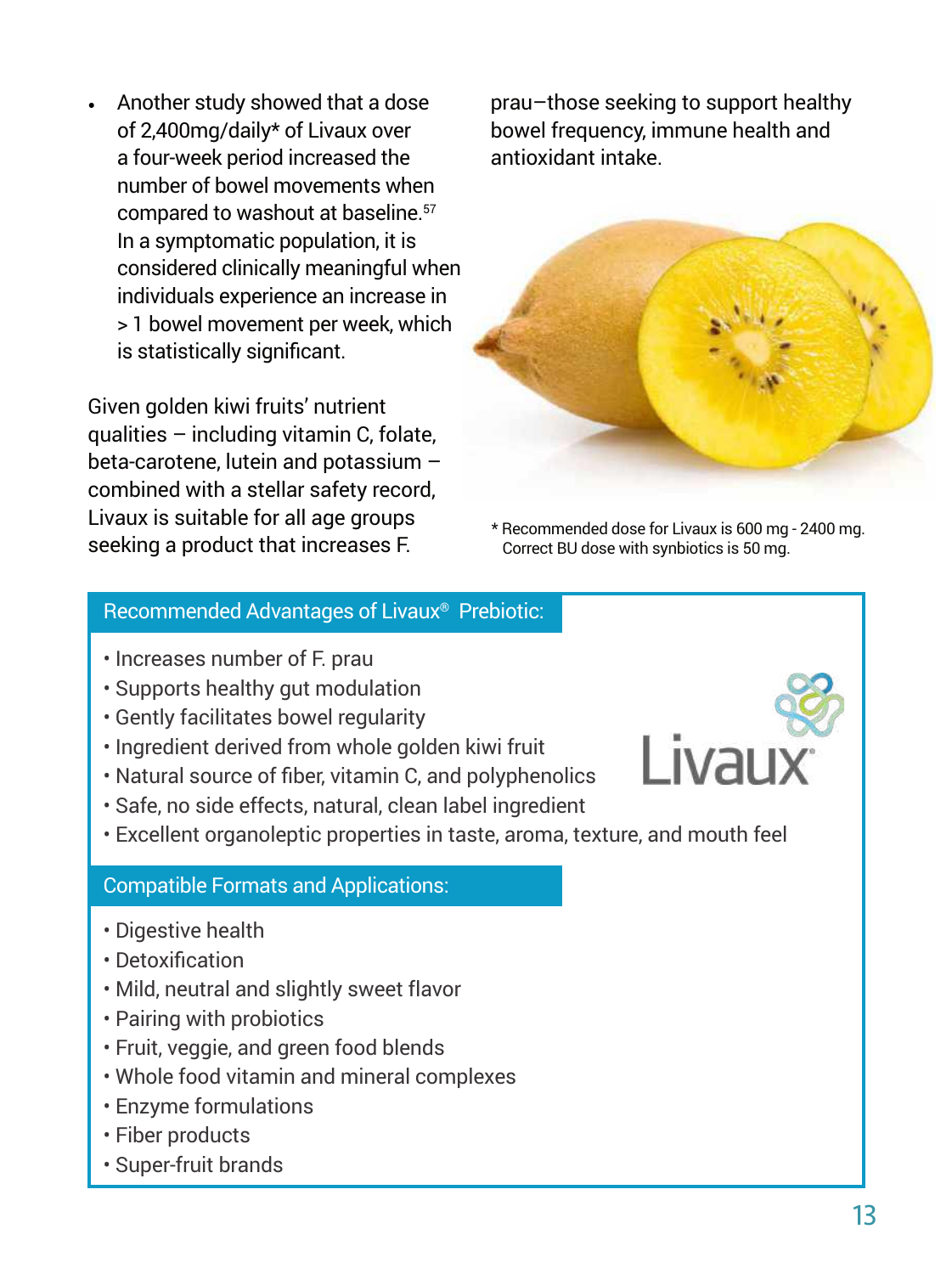## **ACTAZIN**

Though one may surmise that gold and green kiwi fruits are biologically similar, green kiwi has unique properties that give it remarkable bioactive properties over its golden cousin. For instance, green kiwi contains actinidin, a highly proteolytic enzyme. Using in-vitro gastric digestion models, studies show that actinidin-containing extracts enhance digestion of proteins, including caseins (milk proteins).58

The food-quality ingredient, Actazin®, derived from New Zealand green kiwi, contains a number of bioactive nutrients that effectively and gently support digestion and the laxation process. They include: soluble and insoluble fiber, polyphenolic compounds that can act as direct or indirect antioxidants (via upregulation of the transcription factor Nrf2); prebiotic substrates of fiber, carbohydrates and polyphenolics that promote the growth of beneficial bacteria or inhibit pathogenic bacteria growth; and, as mentioned, actinidin which enhances protein digestion.

There is evidence that green kiwi's phenolic compounds can affect regularity by influencing colonic microflora. Early studies show that Quercetin, the most notable bioactive, may have the ability to inhibit pathogenic bacteria.59

- A number of studies in fresh and freeze-dried green kiwi show that it modulates qut microbiota.<sup>60-64</sup> Studies showed that Actazin supported the growth of two probiotic strains, Bifidobacteria and Lactobacillus species, while inhibiting the growth of pathogenic bacteria (Escherichia coli, Staphylococcus aureus, Salmonella enterica). The prebiotic also increases butyrate, a key metabolite in the human colon that provides an energy source for the colon's epithelial cells and contributes to gut-barrier function, which has immunomodulatory and anti-inflammatory properties.<sup>65-67</sup>
- A 2,400 mg dose\* of Actazin increased stool frequency and improved stool form. Participants reported improved quality of life scores for inflammatory bowel syndrome scores.<sup>68</sup> Actazin also supports higher short-chain fatty acid (SCFA) levels vs control.<sup>69</sup> And. when combined with Lactobacillus probiotic, the combination yielded an intermediate level of SCFA, as compared to Lactobacillus alone, which yielded the lowest SCFA.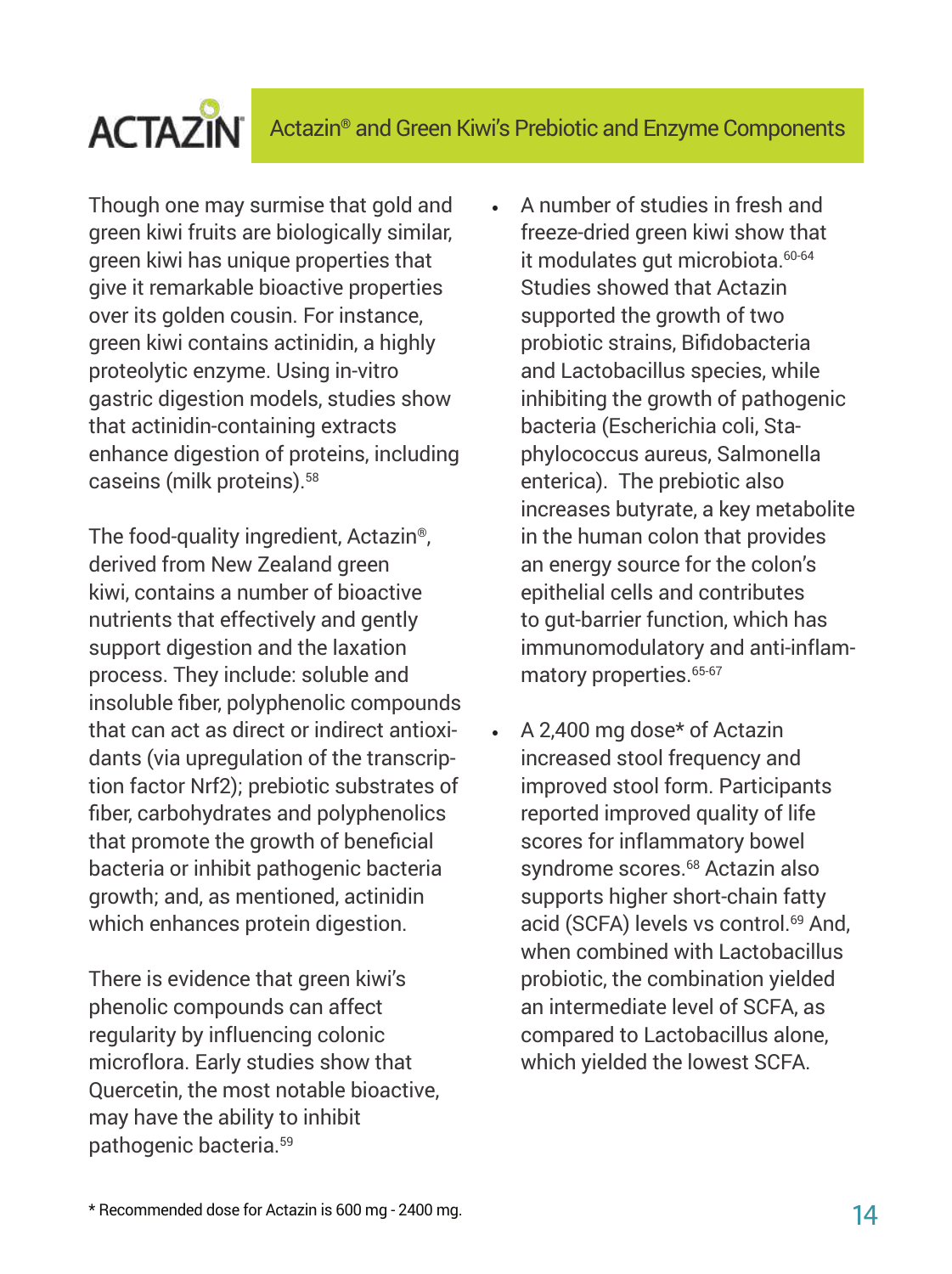## Advantages of Actazin® Prebiotics and Enzymes:

- Promotes and facilitates bowel regularity
- Natural source of fiber, polyphenols and proteolytic-protein digestive enzymes
- Safe, no side effects, natural, clean label ingredient

**ACTAZIN** 

• Excellent organoleptic properties in taste, aroma, texture and mouth feel

## Compatible Formats and Applications:

- Digestive health formulations
- Detoxification formulations
- Prebiotic and probiotic formulations
- Green food blends (capsules, tablets, powders)
- Fruit and veggie formulations
- Whole food vitamin complexes
- Enzyme formulations
- Super-fruit products
- Fiber formulations

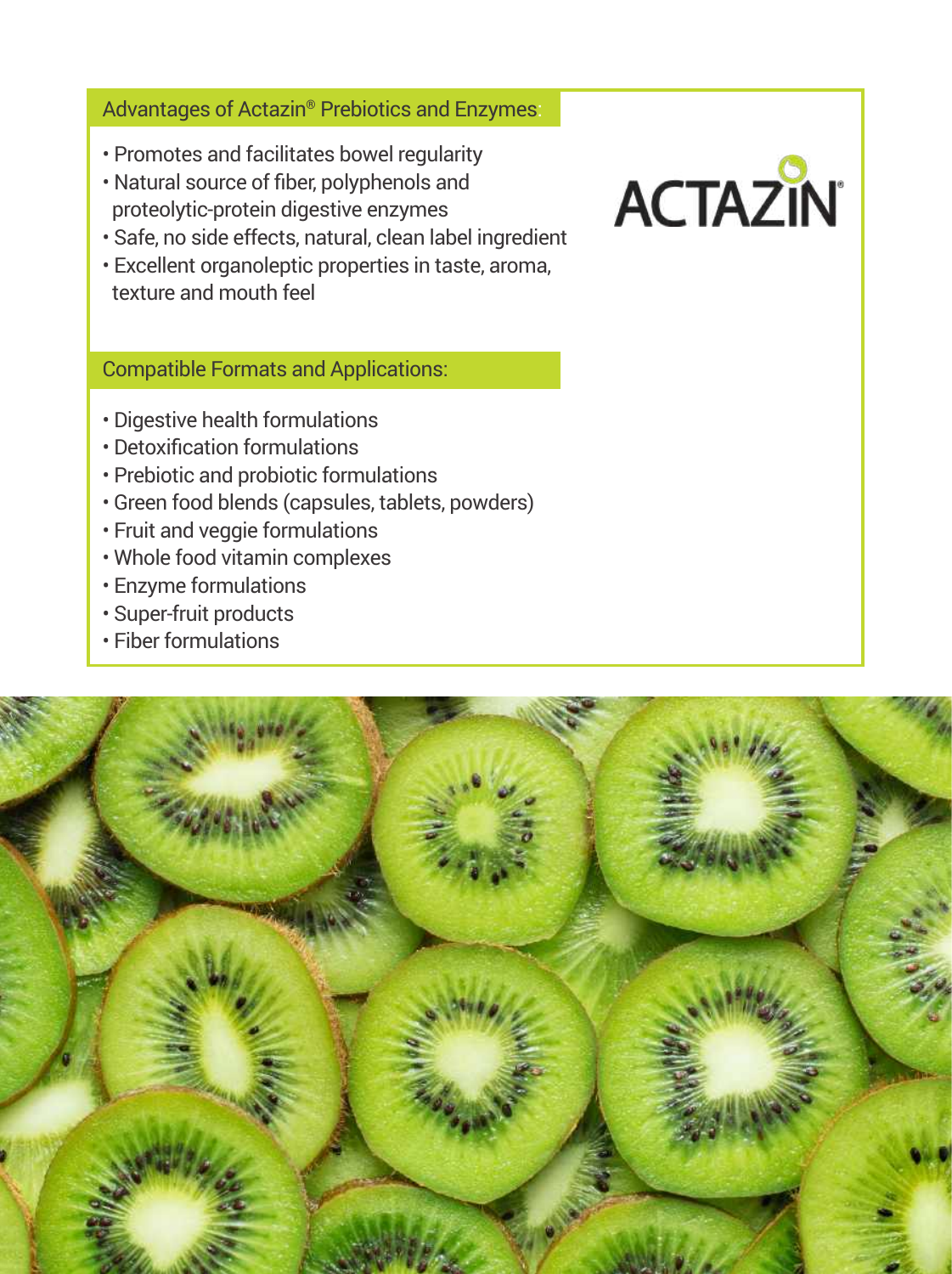## Neo GOS<sup>™</sup>NeoGOS™, a Low-Glycemic Galacto-oligosaccharide

Among the variety of prebiotics known for their ability to grow beneficial bacteria from their host microbiome, the most studied include Galacto-oligosaccharides (GOS). GOS are prebiotic fibers made up of chains of galactose sugars of variable lengths. These short-chain dietary fibers, which are undigestible in humans, nourish the intestinal lining and create healthy gut flora.

AIDP's NeoGOS™ is a patented form of GOS that selectively stimulates the growth and activity of beneficial bacteria in the colon. Its unique properties beneficially affect the host by selectively stimulating the growth and activity of

limited number of beneficial bacteria in the colon.

NeoGOS is developed by a unique process that yields a high-purity, low-glycemic GOS. The short-chain dietary fibers that comprise NeoGOS resist gastric acidity and are fermented by the intestinal flora, yielding production of short-chain fatty acids, which are critical to healthy colon cells and provide immune regulation, enhanced energy and metabolism. NeoGOS provides the oligosaccharides that are naturally occurring in human milk, making it a safe, effective and highly tolerable prebiotic suitable for adults, children and infants.

### Advantages of NeoGOS™

- Low glycemic form of GOS
- High purity
- Improves gut environment
- Enriches lactic acid bacteria and Bifidobacteria
- Increases beneficial bacteria and decreases harmful bacteria
- Supports a healthy immune system
- Pleasant tasting and palatable
- Low water activity
- Heat resistant

## Compatible Formats and Applications:

- Gut health prebiotics
- Infant nutrition
- Children's prebiotics
- Gut health balance

## Neo GOS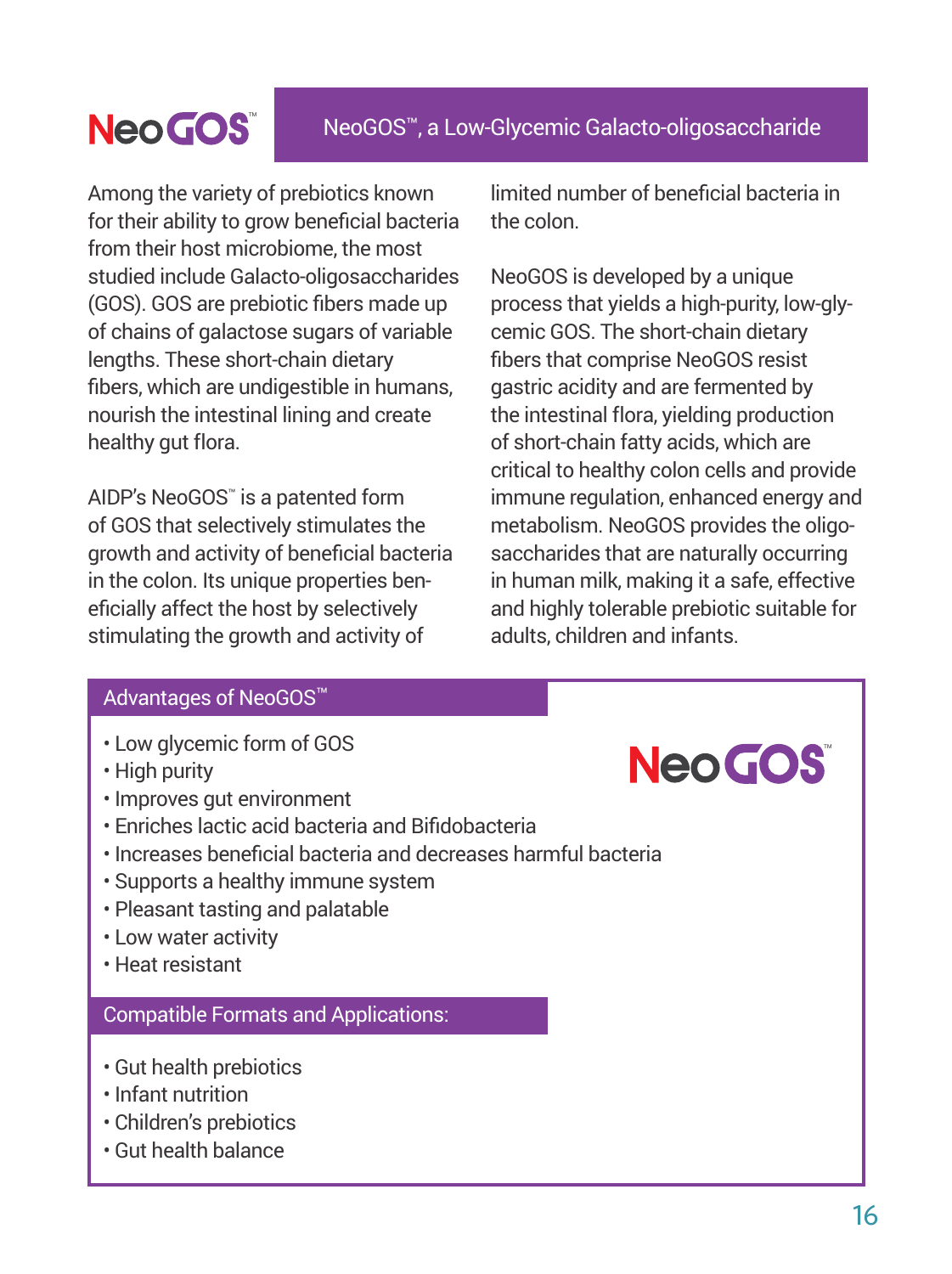



BeautyOLIGO® Skin-Gut Connection

Both the skin and digestive tract form the largest organs of the body. They share a unique responsibility to provide nutrients and information. The intestine, the body's primary immune organ, along with the mucosal immune system of the gut, are linked to the skin's immune system through the migration of immune cells. As noted by Vaughn, 2017, "Although the mechanisms for how the gut and skin communicate are not fully understood the association likely involves a complex connection between the nervous, immune, and endocrine systems as well as environmental factors."71 t role in this process because they influence the bioavailability of

nutrients both in the gut and the skin that influence this complex communication system.

The GOS prebiotics affect not only digestion, but the skin as well. BeautyOLIGO® is a natural form of GOS with demonstrated benefits on skin health (hydration and wrinkles) with a low dosage (2 g/day), as shown in a clinical trial performed in healthy volunteers. Through a gut connection, BeautyOLIGO works on the skin by improving moisture, inhibiting water loss, and decreasing erythema and wrinkles on the skin. See Figure 4.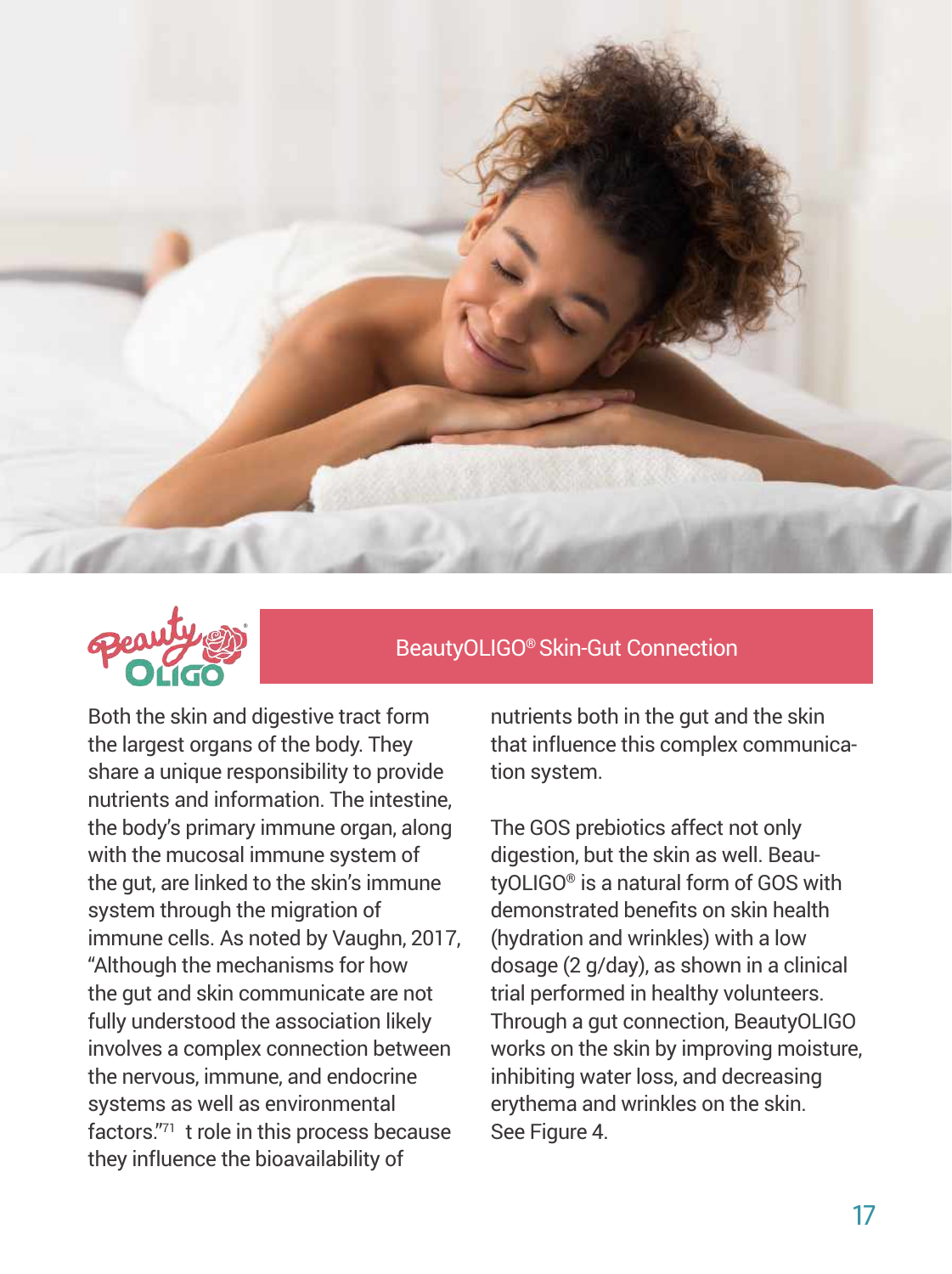## Proposed Mechanism of Action for Skin-gut Axis<sup>69</sup>



BeautyOLIGO® meets a growing demand for consumers seeking products that improve skin and support healthy aging. "More than ever, consumers are subscribing to the concept that beauty truly starts from within—if you provide your body with the right nutrients and create a healthy internal environment, it will show on the outside," says Samantha Ford, business development director, California-based AIDP.

*There is emerging evidence linking dermatological disorders to alterations in gut bacteria. Researchers hypothesize intestinal flora produce neurotransmitters in response to stress that can modulate skin function. These neurotransmitters cross the intestinal epithelium, enter the bloodstream, and induce systemic effects. Along with neurotransmitters, the gut microflora releases short chain fatty acids (SCFAs), which can also enter systemic circulation and affect the skin. Additionally, diet may influence inflammation in the skin though nutrient signaling and release of long chain fatty acids, leading to excessive stimulation of sterol regulatory element-binding protein 1 and increased synthesis of fatty acids and triglycerides promoting Propionibacterium acnes overgrowth.*

*By way of providing digestive support, BeautyOLIGO® exhibits properties that are beneficial to the skin. For instance, BeautyOLIGO enhances the activity of TIMP (tissue inhibitor of the metalloproteinase) and inhibits matrix metalloproteinases (MMP-2 and MMP-9).70 This action improves skin hydration by improving the water holding activities of the skin and inhibiting water loss in the skin.71 Another benefit is its ability to decrease melanin and erythema on skin, which boosts collagen production, thus decreasing the depth and appearance of wrinkles.72*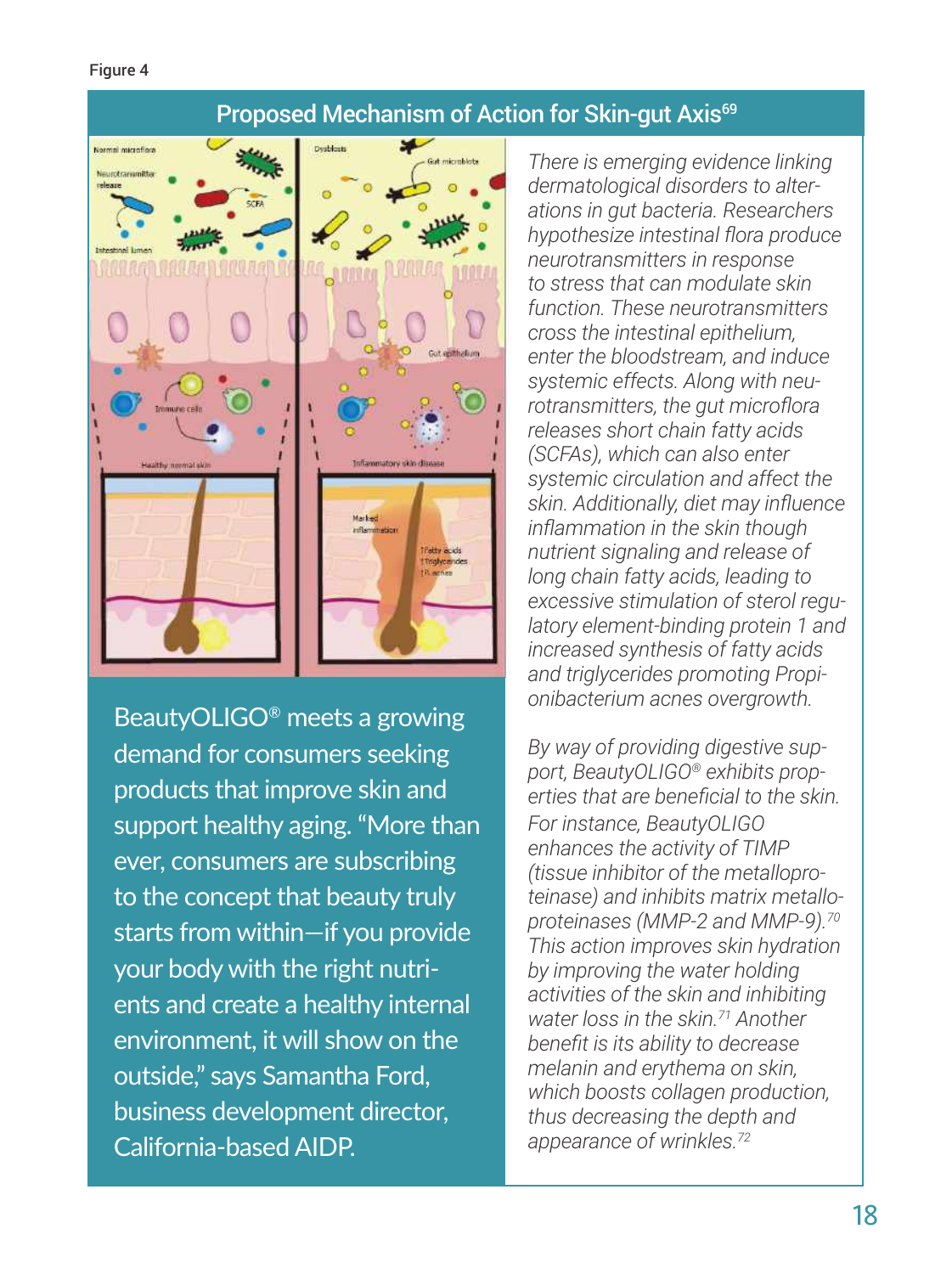#### Advantages of BeautyOLIGO®

- Improves skin hydration
- Supports appearance of healthy skin
- Strengthens immune system
- Supports healthy gut balance
- Low glycemic form of GOS
- High purity
- Pleasant tasting and palatable
- Heat resistant

## Compatible Formats and Applications:

- Compatible Formats and Applications:
- Gut health prebiotics
- Skin Care
- Beauty from Within
- Digestive health formulas
- Immune and inflammation support

## **WGutGard**

Gutgard™, the Flavonoid-Rich Bioactive for Gut Health

The Glycyrrhiza glabra root has a long history of use for gastric disorders. Most are familiar with licorice, made from the extract of the G. glabra root. The root is rich in flavonoids but more often than not the extraction process (found in deglycyrrhized licorice (DGL) destroys the beneficial flavonoids. The ingredient Gutgard® is made from a soft and unique extraction process that captures the bioactive flavonoid chemistry of the plant. GutGard is standardized to contain ≥10% flavonoids with <0.5% glycyrrhizin to avoid undesirable side effects.

Functional dyspepsia affects a significant number of North Americans and Europeans, 20% of whom have consulted with either physicians or hospital specialists. More than 50% of patients with functional dyspepsia are on medications and 30% of dyspeptics reported taking days off work or schooling.73-75 In a study of 50 participants [Raveendra et al., 2012], all diagnosed with functional dyspepsia, GutGard (75mg twice daily) or a placebo was given for 30 days. GutGard showed beneficial effects by reducing the symptoms of functional dyspepsia

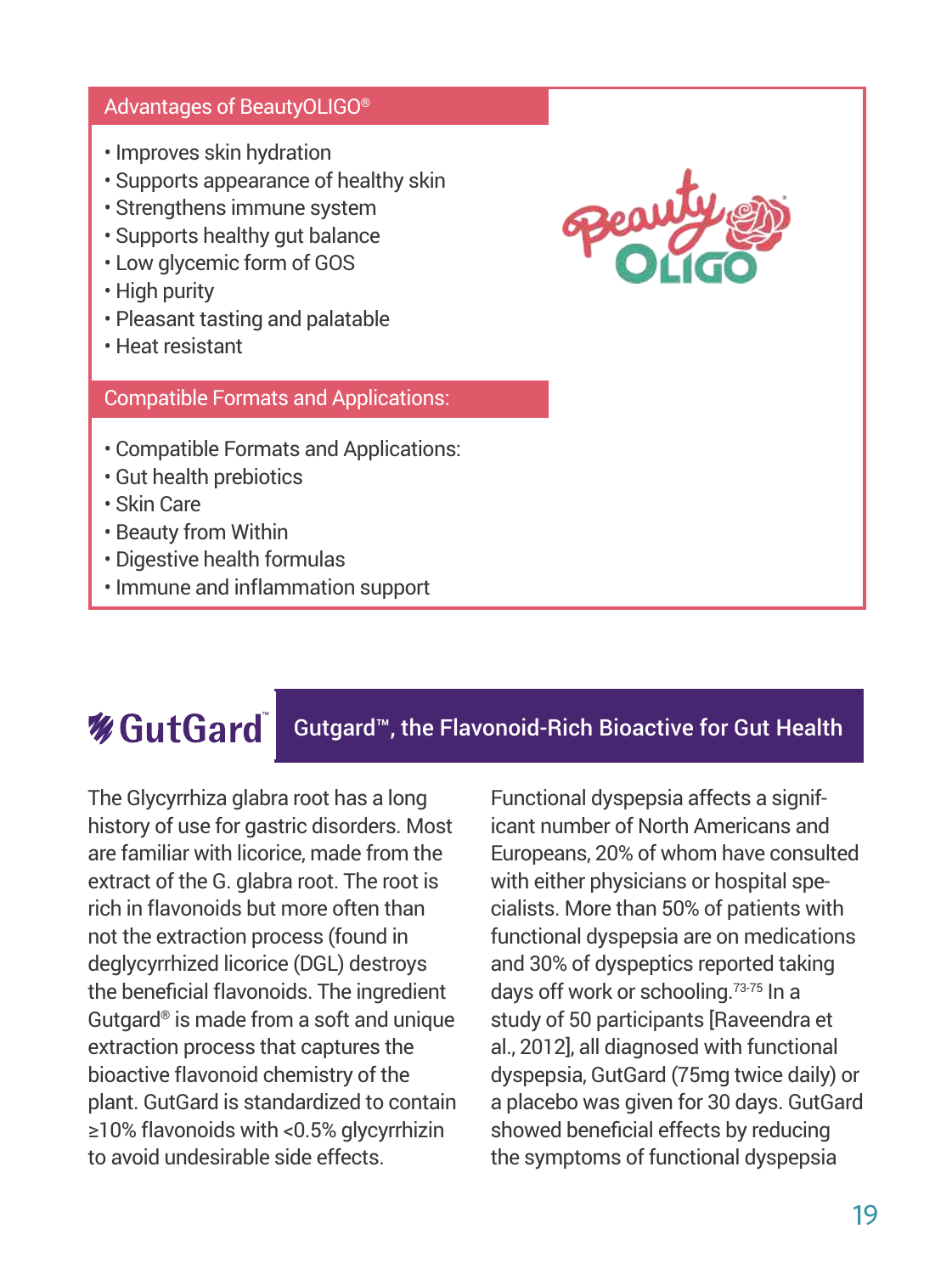(GutGard: 51% Vs. Placebo 29%) and by improving their quality of life (GutGard: 55% Vs. Placebo 19%).

"Changes in total symptoms scores from baseline values were evaluated, and GutGard supplementation has shown to considerably improve the total symptoms scores."<sup>78</sup>

A common issue with functional dyspepsia is gastric emptying and gastrointestinal transit. Gastric emptying (GE) is defined as the process of transferring the gastric content to the small intestine, by way of motor activity of the stomach, pylorus, and duodenum under the control of inhibitory and stimulatory mechanisms. Disturbances of GE are common among people with functional dyspepsia.

Previous studies show that G. glabra root may support the process of GE because of antispasmodic and prokinetic effects from the blockage of the calcium channels.<sup>77</sup> A Wistar rat study using GutGard found that the percentage gastric emptying and gastrointestinal transit were dose dependently enhanced by GutGard, as compared

to the control.78 (See FIGURE 5) The researchers believe that the gastric motility effects of GutGard may be from the presence of the flavonoids glabridin and isoliquiritigenin.



#### Figure 5

Unhealthy levels of Helicobacter pylori (H. Pylori) can create a significant problem in gastrointestinal health. This gram-negative spiral, or helical shaped bacteria, inhabits the gastric epithelial cells in nearly half of the world's population.79 There is evidence that H. pylori could affect anywhere from 7% to 95% of populations within industrialized countries.80

More than 50 flavonoids have been retained and identified in GutGard, which have been shown to have beneficial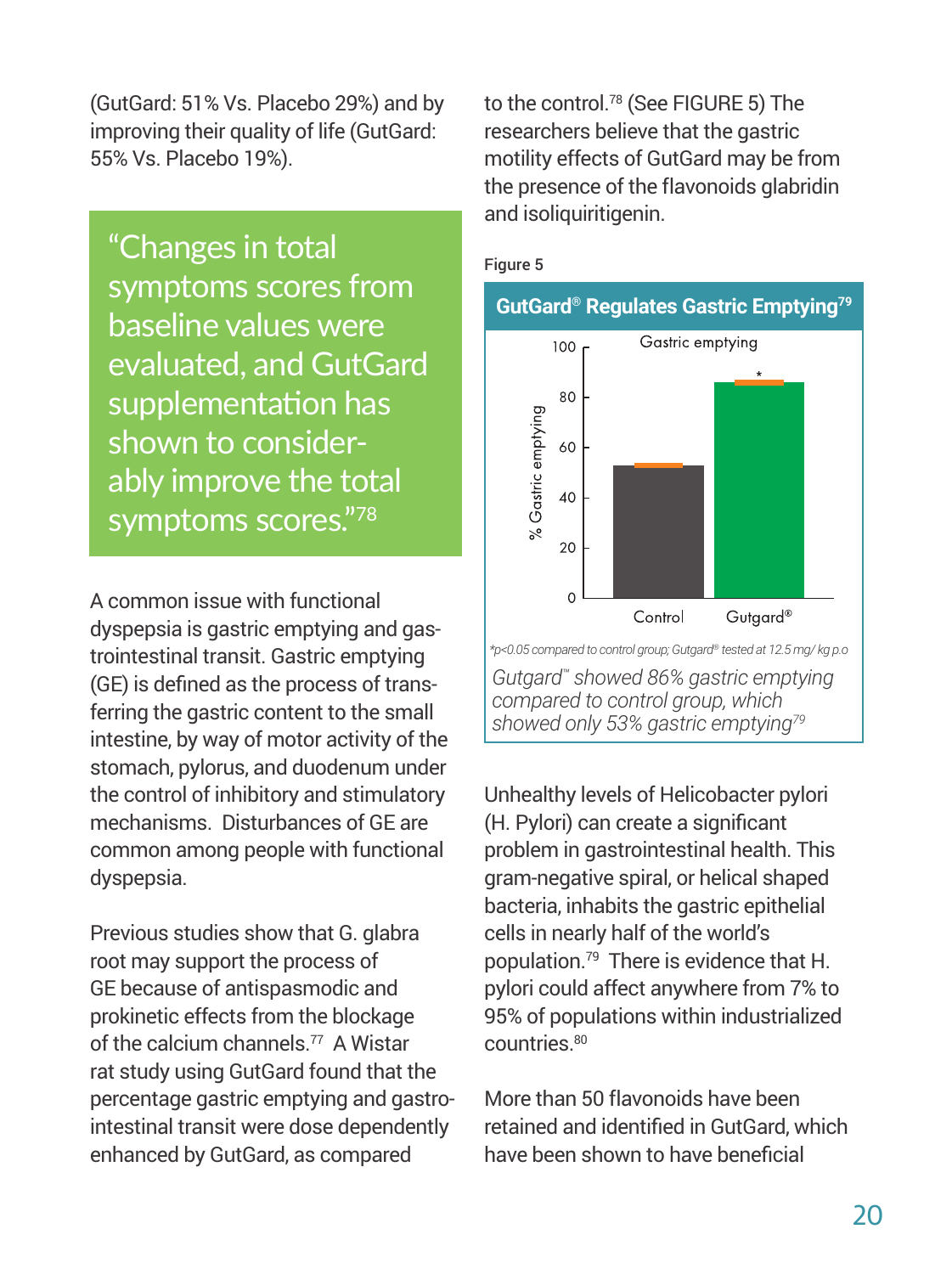properties for gut health, particularly for functional dyspepsia, gastric emptying and protecting the stomach from discomforts caused by H. pylori.

As compared to aqueous based DGL extracts, GutGard has been shown to be far superior for anti-H. pylori activity. And, as a result of the concentrated nature of the flavonoids present in GutGard, the efficacious intake levels are much lower than other commonly used compounds. For instance, DGL is commonly formulated at a recommended intake of 1500 mg/day while GutGard is only 150mg/day. This smaller dosage does not sacrifice efficacy. A study investigated the anti-H. pylori properties of GutGard using animal models infected with the bacteria.<sup>81</sup> The study found that within eight weeks following GutGard treatment, the level of H. pylori colonization in the stomachs of the laboratory animals was notably decreased. GutGard exerts gut health benefits possibly by protecting gastric mucosa and by regulating bowel



movement. Gastric mucosa is known to get compromised by excessive inflammatory mediators, free radicals and H. pylori. GutGard normalizes inflammatory mediators [Chandrasekaran et al., 2011; Thiyagarajan et al., 2011], exhibits antioxidant activity [Mukherjee et al., 2010] and controls H. pylori [Asha et al., 2013; Kim et al., 2013; Puram et al., 2013]. Bowel movement is found to be altered in people with symptoms of indigestion and H. pylori.

Gut microbiota is increasingly recognized to play a critical role in gut health. Imbalance in the gut microbiota has been identified in individuals suffering from irritable bowel syndrome. Inhibition of disease-causing pathogens without affecting beneficial bacteria of the gut microbiota is vital for gut health.

## Symptoms of Functional Dyspepsia

- Upper abdominal fullness
- Upper abdominal pain
- Belching
- **Bloating**
- Early satiety
- Nausea
- Vomiting
- Regurgitation
- **Heartburn**
- Loss of appetite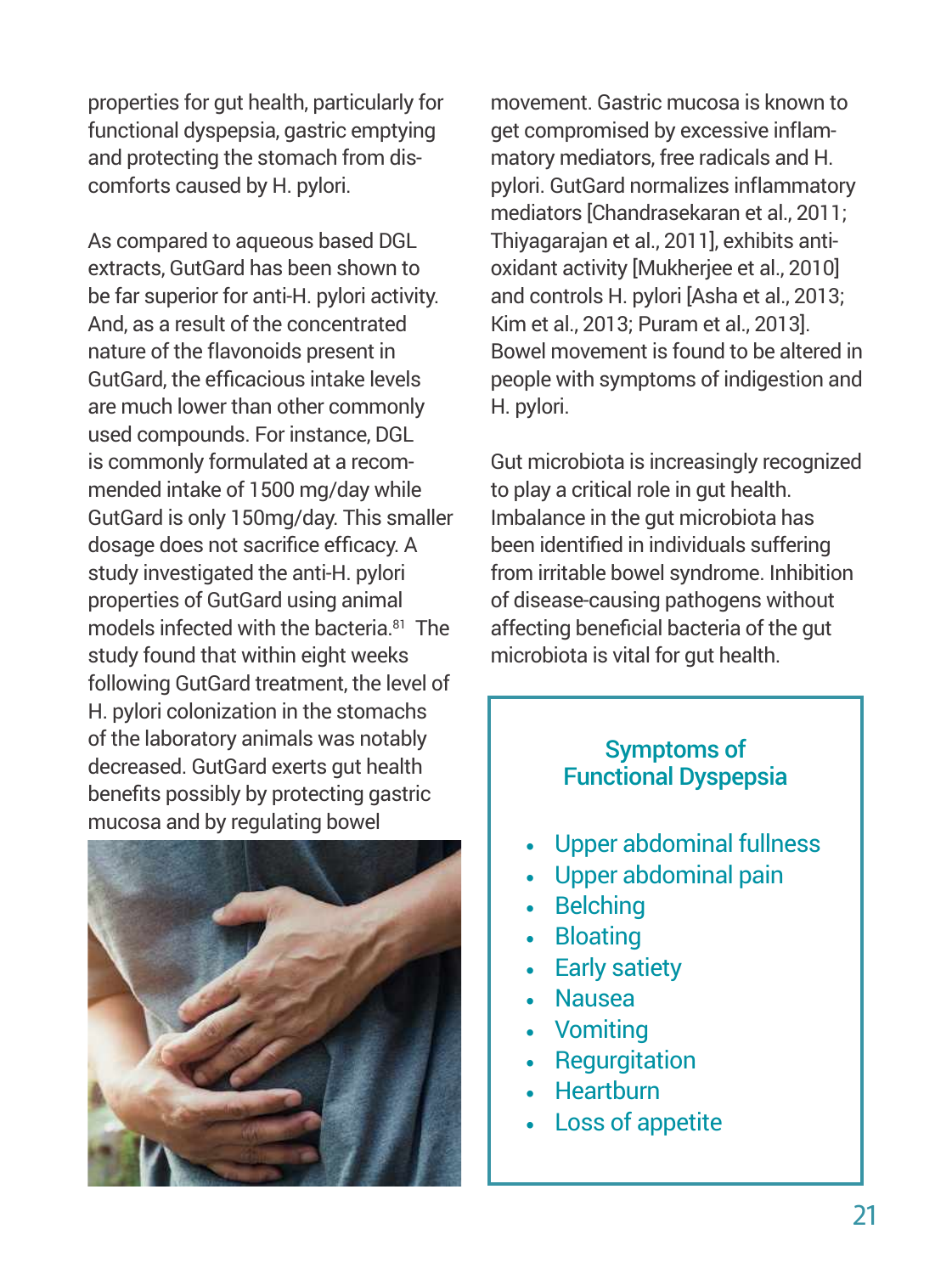## Advantages of GutGard™

- Management of H. pylori bacteria
- Manages common discomforts of functional dyspepsia
- Regulates bowel function
- Gastroprotective
- Supports Immunity
- Balances inflammatory mediators
- Ultra-low glycyrrhizin
- Safe, efficacious with strong scientific support

## Compatible Formats and Applications:

- Compatible for combining with probiotics, prebiotics, and digestive enzymes
- Suitable for a wide-range of delivery systems, chews, gummies, beverages and powders
- Low-water activity
- Low-dose ingredient
- Neutral tasting

## **% GutGard**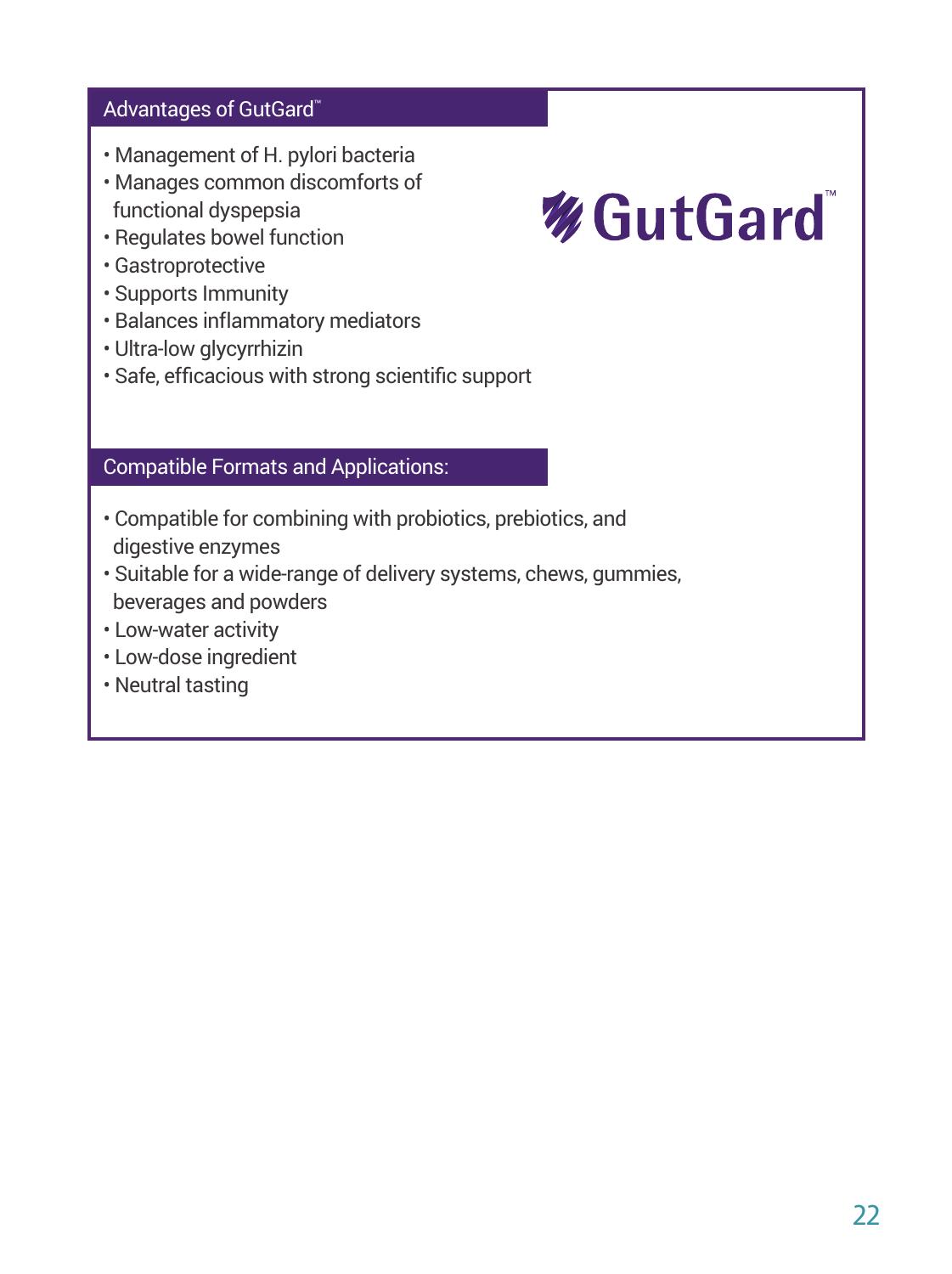## **CONCLUSION**

Gut and digestive health are central to systemic health. Yet Americans continue to suffer from a host of digestive disorders, including bloating, constipation, diarrhea, gas, heartburn, acid reflux, irritable bowel syndrome, H. pylori, and many others. It is no wonder that health care providers are seeing an increase in chronic conditions related to metabolism, glucose markers, lipid levels, immunity, inflammation and skin.

To date, digestive health products have been largely focused on probiotics and fiber. As this report shows, there are newly found solutions in prebiotics that support the growth of beneficial bacteria and compounds high in flavonoids, such as *Glycyrrhiza glabra* root, which improves motility and reduce symptoms of dyspepsia.

When seeking new and novel ingredients in the digestive and skin category, it is vital to choose products that are scientifically proven. Consumers are looking for solutions and, in this category, they know fairly quickly if the products are helping them, or not. This is why AIDP is a proven leader in the ingredient category for advanced compounds that are scientifically supported, and provide the benefits consumers expect.

The future of gut health is one that supports the gut-brain axis, the gut-skin axis, the gut-immune axis, the gut-metabolic axis and a healthy microbiome. As shoppers gain a stronger understanding as to how these important systems are interconnected and how they communicate vital information to one another through the microbiome, the importance of prebiotics and supporting ingredients cannot be underestimated.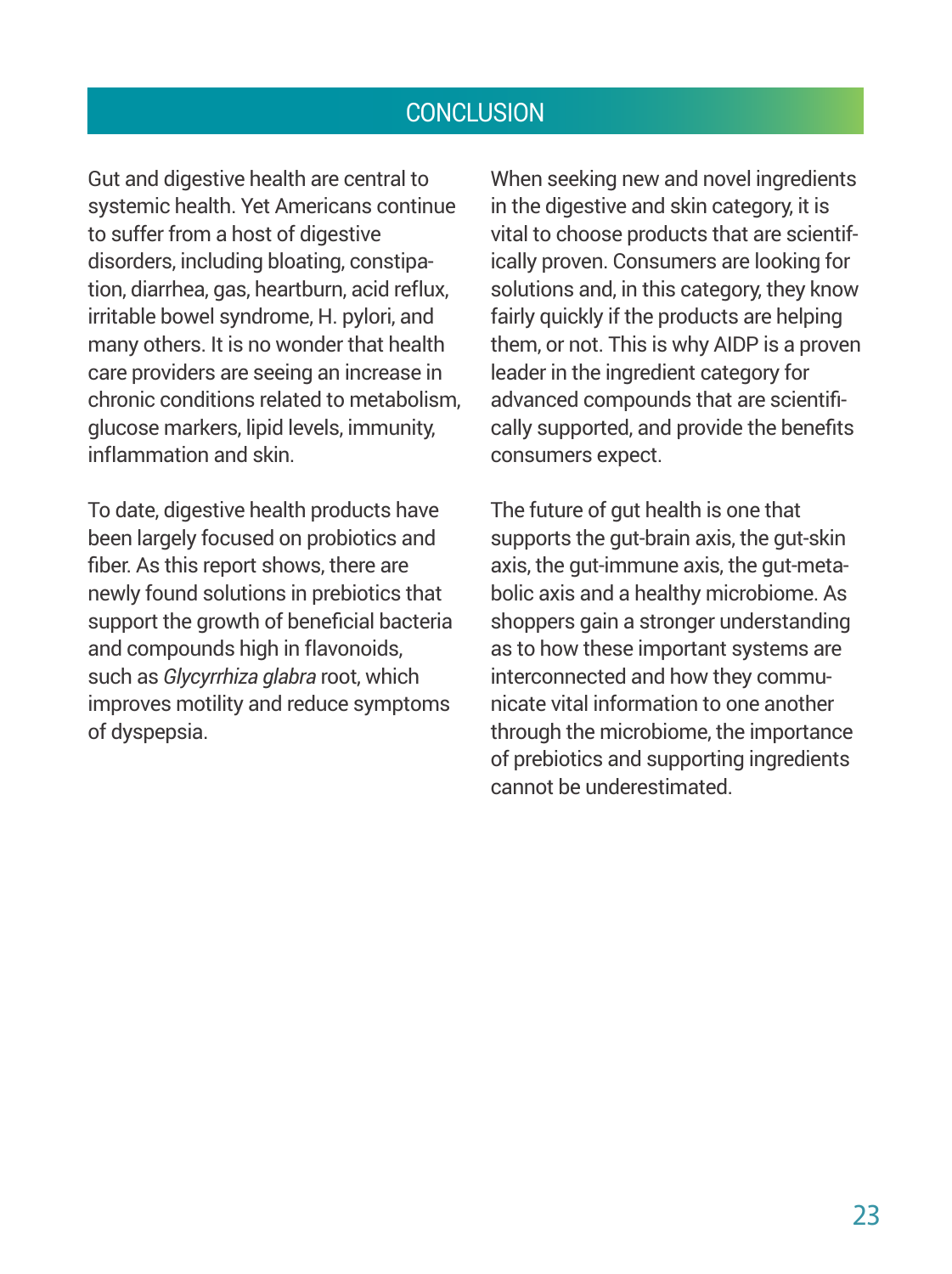## **References**

1. Nutrition Business Journal, Market Overview 2019, p13,14.

2. Mintel, US Digestive Health Market Report, July 2018.

3. National Institutes of Health, U.S. Department of Health and Human Services. Opportunities and Challenges in Digestive Diseases Research: Recommendations of the National Commission on Digestive Diseases. Bethesda, MD: National Institutes of Health; 2009. NIH Publication 08–6514.

4. National Institutes of Health, U.S. Department of Health and Human Services. Opportunities and Challenges in Digestive Diseases Research: Recommendations of the National Commission on Digestive Diseases. Bethesda, MD: National Institutes of Health; 2009. NIH Publication 08–6514.

5. National ambulatory medical care survey: 2010 emergency department summary tables. Centers for Disease Control and Prevention website. www.cdc.gov/nchs/ahcd

6. National ambulatory medical care survey: 2010 outpatient department summary tables. Centers for Disease Control and Prevention website. www.cdc.gov/nchs/ahcd

7. CDC/NCHS national hospital discharge survey: United States, 2010. Centers for Disease Control and Prevention website. www. cdc.gov/nchs/data/nhds

8. Everhart JE, ed. The Burden of Digestive Diseases in the United States. Bethesda, MD: National Institute of Diabetes and Digestive and Kidney Diseases, U.S. Department of Health and Human Services; 2008. NIH Publication 09–6433.

9. Higgins PD, Johanson JF. Epidemiology of constipation in North America: a systematic review. American Journal of Gastroenterology. 2004;99:750–759.

10. Centers for Disease Control, National Ambulatory Medical Care Survey: 2016 National Summary Tables.

11. United States Department of Agriculture Agricultural Research Service. Dietary fiber (g): usual intakes from food and water, 2003–2006, compared to adequate intakes. What we eat in America, NHANES. 2003–2006.

12. Schmier JK, Miller PE, Levine JA, et al. Cost savings of reduced constipation rates attributed to increased dietary fiber intakes: a decision-analytic model. BMC Public Health. 2014;14:374.

13. El-Serag HB, Petersen NJ, Carter J, et al. Gastroesophageal reflux among different racial groups in the United States. Gastroenterology. 2004;126:1692–1699.

14. Higgins PD, Johanson JF. Epidemiology of constipation in North America: a systematic review. American Journal of Gastroenterology. 2004;99:750–759.

15. Sandler RS, Everhart JE, Donowitz M, et al. The burden of selected digestive diseases in the United States. Gastroenterology. 2002;122:1500–1511.

16. Schiller JS, Lucas JW, Peregoy JA. Summary health statistics for U.S. adults: national health interview survey, 2011. Vital and Health Statistics, Series 10: Data from the National Health Interview Survey. Centers for Disease Control and Prevention website. cdc.gov/nchs/data. Published December 2012.

17 Centers for Disease Control. Metabolic Syndrome Prevalence by Race/Ethnicity and Sex in the United States, National Health and Nutrition Examination Survey, 1988–2012. 2017;14.

18. KIND Healthy Snacks (KIND), Nutrition Collective Survey, Dec. 2018.

19. Consumer Reports. Healthy Food Trends to Watch in 2019. Jan. 22, 2019.

20. NBJ Market Overview Report, 2019, p8.

21. Market Report, Prebiotics Market Size, and Forecast and Trend Analysis, 2014 – 2025, Oct. 2018.

22. Nutrition Business Journal, 2017, (preliminary estimates; mil, consumer sales)

23. Fatima Amon, Ian Anderson. What is the Microbiome? Arch Dis Child Educ Pract Ed. 2017;102:257-260.

24. Nagpal R, Mainali R, Ahmadi S, et al. Gut microbiome and aging: Physiological and mechanistic insights. Nutr Healthy Aging. 2018;4(4):267–285.

25. Knight R, et al. The Microbiome and Human Biology. Annu Rev Genomics Hum Genet. 2017; 18:65-86.

26. Hill C, Guarner F, Reid G, et al. Expert consensus document. The International Scientific Association for Probiotics and Prebiot-

ics consensus statement on the scope and appropriate use of the term probiotic. Nat Rev Gastroenterol Hepatol 2014;11:506–14.

27. Gibson GR, Hutkins R, Sanders ME, et al. Expert consensus document: The International Scientific Association for Probiotics and Prebiotics (ISAPP) consensus statement on the definition and scope of prebiotics. Nat Rev Gastroenterol Hepatol 2017;14 10.

28. S.M. Finegold, Z. Li, P.H. Summanen, J. Downes, G. Thames, K. Corbett, S. Dowd, M. Krak, D. Heber. Xylooligosaccharide increases bifidobacteria but not lactobacilli in human gut microbiota. Food Funct. 2014;5(3):436-45.

29. M. H. Na and W. K. Kim, Effects of xylooligosaccharide intake on fecal bifdobacteria, lactic acid and lipid metabolism in Korean young women, Korean J. Nutr., 2007;40:154–161.

30. Turnbaugh PJ, Ley RE, Mahowald MA, Magrini V, Mardis ER, Gordon JI. And obesity-associated gut microbiome with increased capacity for energy harvest. Nature, 2006;444:21-28.

31. M. Million, M. Maraninchi, M. Henry, F. Armougom, H. Richet, P. Carrieri, R. Valero, D. Raccah, B. Vialettes and D. Raoult, Obesity-associated gut microbiota is enriched in Lactobacillus reuteri and depleted in Bifidobacterium animalis and Methanobrevibacter smithii, Int. J. Obes., 2012;36:817–825.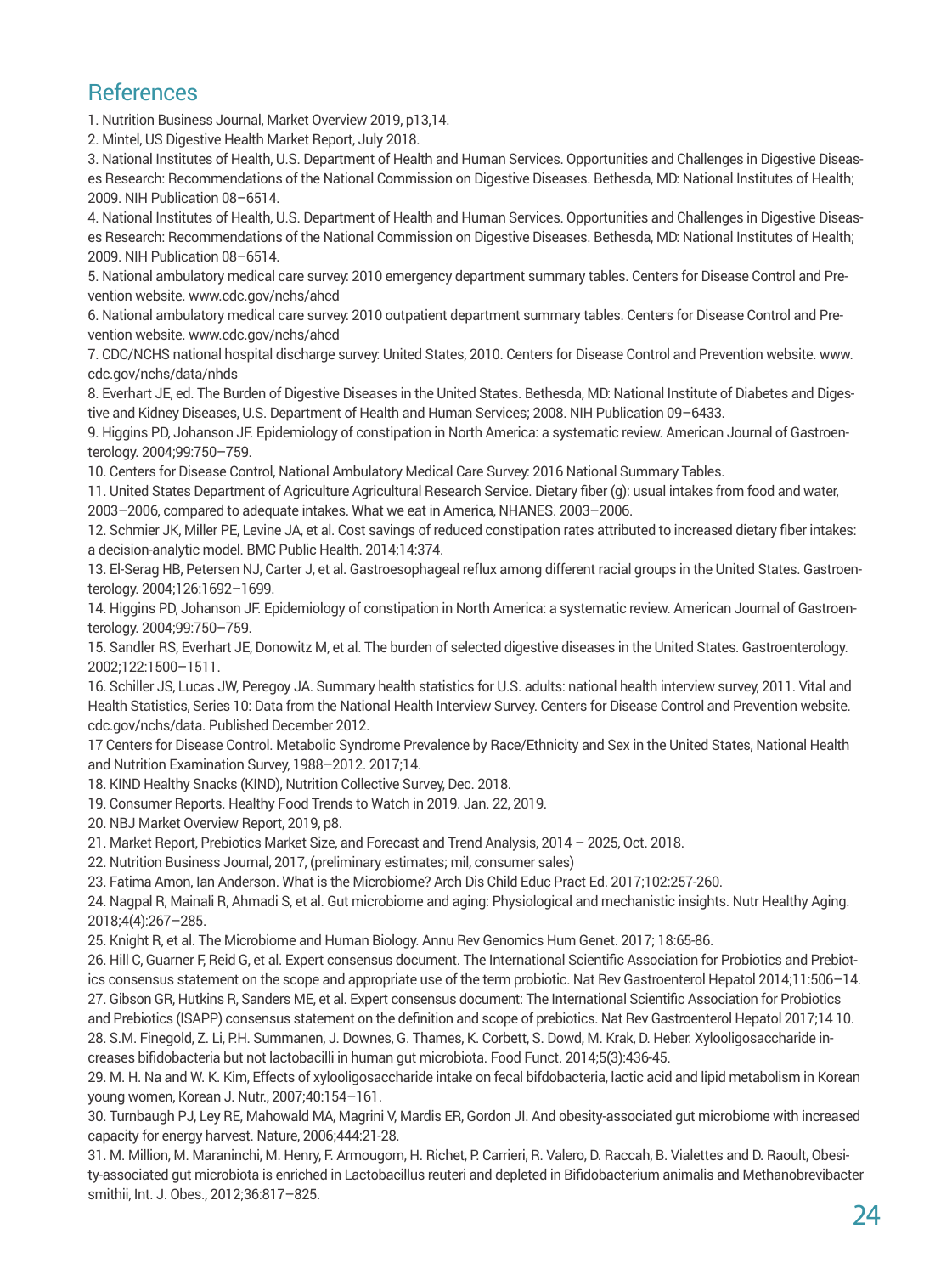## **References**

32. R. E. Ley, P. J. Turnbaugh, S. Klein and J. I. Gordon, Microbial ecology: human gut microbes associated with obesity, Nature, 2006;444:1022–1023.

33. P.J.Turnbaugh,M.Hamady,T.Yatsunenko,B.L.Cantarel,A.Duncan,R.E.Ley,M.L.Sogin,W.J.Jones,B.A.Roe,J.P.Affourtit, M. Egholm, B. Henrissat, A. C. Heath, R. Knight and J. I. Gordon, A core gut microbiome in obese and lean twins, Nature, 2009:457;480–484. 34. H.S. Wayne, I. Lee, W. Chen, and Y. Chan, Effects of Xylooligosaccharides in Type 2 Diabetes Mellitus, J Nutr Sci Vitaminol, 2008;54:396-401.

35. Ansell J, et al: Nutritional Benefits of Kiwifruit. Amsterdam, Elsevier, 2013; 1-350.

36. Stonehouse,W, et al: Kiwifruit: our daily prescription for health. Can J Physiol Pharmacol 2013;91:442-447.

37. Singletary,K: Kiwifruit: overview of potential health benefits. Nutrition Today 2012;47:133-147.

38. Hunter,DC, Greenwood,J, Zhang,J, Skinner,MA: Antioxidant and 'natural protective' properties of kiwifruit. Curr Top Med Chem 2011;11:1811-1820.

39. Skinner,MA, Loh,JM, Hunter,DC, Zhang,J: Gold kiwifruit (Actinidia chinensis 'Hort16A') for immune support. Proc Nutr Soc 2011;70:276-280.

40. Hunter,DC, Skinner,MA, Wolber,FM, Booth,CL, Loh,JM, Wohlers,M, Stevenson,LM, Kruger,MC: Consumption of gold kiwifruit reduces severity and duration of selected upper respiratory tract infection symptoms and increases plasma vitamin C concentration in healthy older adults. Br J Nutr 2012;108:1235-1245.

41. Bozonet,SM, Carr,AC, Pullar,JM, Vissers,MC: Enhanced human neutrophil vitamin C status, chemotaxis and oxidant generation following dietary supplementation with vitamin C-rich SunGold kiwifruit. Nutrients2015; 7:2574- 2588.

42. Skinner,MA, Bentley-Hewitt,K, Rosendale,D, Naoko,S, Pernthaner,A: Effects of kiwifruit on innate and adaptive immunity and symptoms of upper respiratory tract infections. Adv Food Nutr Res2013; 68:301-320.

43. Brevik,A, Gaivao,I, Medin,T, Jorgenesen,A, Piasek,A, Elilasson,J, Karlsen,A, Blomhoff,R, Veggan,T, Duttaroy,AK, Collins,AR: Supplementation of a western diet with golden kiwifruits (Actinidia chinensis var.'Hort 16A':) effects on biomarkers of oxidation damage and antioxidant protection. Nutr J, 2011;10:54-63.

44. Carr,AC, Bozonet,SM, Pullar,JM, Vissers,MC: Mood improvement in young adult males following supplementation with gold kiwifruit, a high-vitamin C food. J Nutr Sci 2013;2:24-32.

45. Beck,K, Conlon,CA, Kruger,R, Coad,J, Stonehouse,W: Gold kiwifruit consumed with an iron-fortified breakfast cereal meal improves iron status in women with low iron stores: a 16-week randomized controlled trial. Br J Nutr 2011;105:101- 109.

46. Carnachan,SM, Bootten,TJ, Mishra,S, Monro,JA, Sims,IM: Effects of simulated digestion in vitro on cell wall polysaccharides from kiwifruit (Actinidia spp.). Food Chem 2012;133:132-139.

47. Robertson,JA, de Monredon,FD, Dysseler,P, Guillon,F, Amado,R, Thibault,J-F: Hydration properties of dietary fibre and resistant starch: a European collaborative study. Lebensm-Wiss u-Technol 2000;33:72-79.

48. Blatchford,P, Bentley-Hewitt,KL, Stoklosinski,H, McGhie,T, Gearry,R, Gibson,G, Ansell,J: In vitro characterization of the fermentation profile and prebiotic capacity of gold- fleshed kiwifruit. Benef Microbes2015; 6:829-839.

49. Riviere,A, Selak,M, Lantin,D, Leroy,F, De,VL: Bifidobacteria and butyrate-producing colon bacteria: importance and strategies for their stimulation in the human gut. Front Microbiol 2016;7:979 (21 pages).

50. Hamer,HM, Jonkers,D, Venema,K, Vanhoutvin,S, Troost,FJ, Brummer,RJ: Review article: the role of butyrate on colonic function. Aliment Pharmacol Ther 2008;27:104-119.

51.. Canani,RB, Costanzo,MD, Leone,L, Pedata,M, Meli,R, Calignano,A: Potential beneficial effects of butyrate in intestinal and extraintestinal diseases. World J Gastroenterol 2011;17:1519-1528.

52. Kasubuchi,M, Hasegawa,S, Hiramatsu,T, Ichimura,A, Kimura,I: Dietary gut microbial metabolites, short-chain fatty acids, and host metabolic regulation. Nutrients 2015;7:2839-2849.

53. Bollrath,J, Powrie,F: Feed your Tregs more fiber. Science 2013;341:463-464.

54. Heinken a et al. Functional Metabolic Map of Faecalibacterium prasnitzii, a beneficial human gut microbe. J Bacteriol 196:3289-3302,2014.

55. Valesquez-Manoff, MT. Gut microbiome, the peacekeepers. Nature. 518:S3-S11,2015.

56. Blatchford,P, Stoklosinski,H, Eady,SL, Wallace,AJ, Butts,CA, Gearry,R, Gibson,G, Ansell,J: Consumption of kiwifruit capsules increase Faecalibacterium prausnitzii abundance in functionally constipated individuals: a randomized controlled human trial. Manuscript submitted 2017

57. Ansell, J et al. Kiwi-fruit derived supplements increase stool frequency in healthy adults: a randomized double-blind, placebo-controlled study. Nutr Res 35:401-408,2015.

58. Kaur L, Rutherfurd SM, Moughan PJ, Drummond L, Boland MJ. Actinidin enhances gastric protein digestion as assessed using an in vitro gastric digestion model. J Agric Food Chem 2010;58:5068-73.

59. Parkar SG, Stevenson DE, Skinner MA. The potential influence of fruit polyphenols on colonic microflora and human gut health. Int J Food Microbiol 2008;124:295-8.

60. Han KS, Balan P, Molist GF, Boland M. Green kiwifruit modulates the colonic microbiota in growing pigs. Lett Appl Microbiol 2011;52:379-85.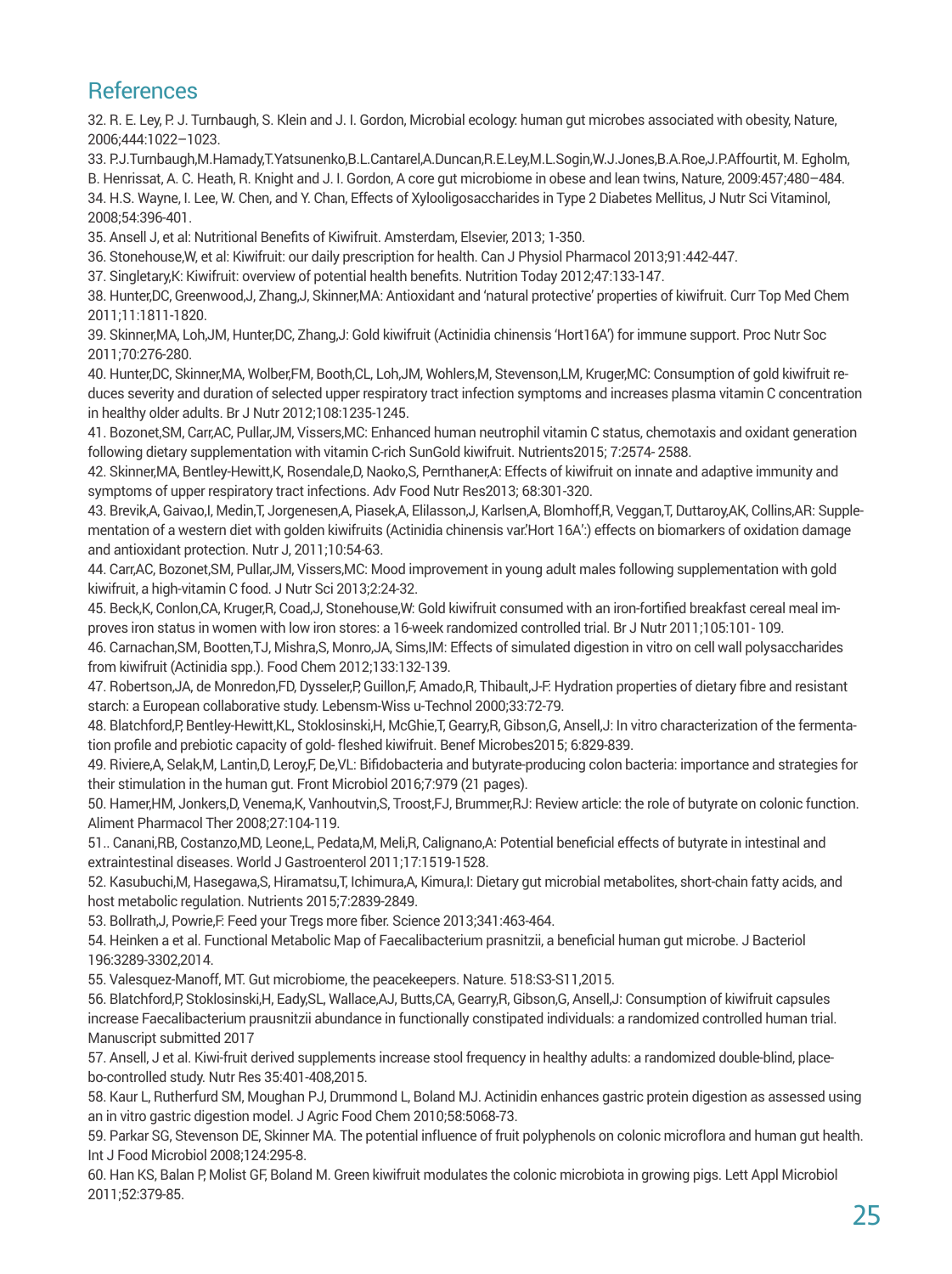## **References**

61. Parkar SG, Rosendale D, Paturi G, Herath TD, Stoklosinski H, Phipps JE, et al. In vitro utilization of gold and green kiwifruit oligosaccharides by human gut microbial populations. Plant Foods Hum Nutr 2012;67:200-7.

62. Parkar SG, Redgate EL, Wibisono R, Luo X, Koh ET, Schroeder R. Gut health benefits of kiwifruit pectins: comparison with commercial functional polysaccharides. J Functional Foods 2010;2:210-8.

63. Rosendale DI, Blatchford PA, Sims IM, Parkar SG, Carnachan SM, Hedderley D, et al. Characterizing kiwifruit carbohydrate utilization in vitro and its consequences for human faecal microbiota. J Proteome Res 2012;11:5863-75.

64. Monro JA, Mishra S, Venn B. Baselines representing blood glucose clearance improve in vitro prediction of the glycaemic impact of customarily consumed food quantities. Br J Nutr 2010;103:295- 305.

65. Riviere A, Selak M, Lantin D, Leroy F, De VL. Bifidobacteria and butyrate-producing colon bacteria: importance and strategies for their stimulation in the human gut. Front Microbiol 2016;7:979.

66. Wong JM, de SR, Kendall CW, Emam A, Jenkins DJ. Colonic health: fermentation and short chain fatty acids. J Clin Gastroenterol 2006 Mar;40:235-43.

67. Canani RB, Costanzo MD, Leone L, Pedata M, Meli R, Calignano A. Potential beneficial effects of butyrate in intestinal and extraintestinal diseases. World J Gastroenterol 2011;17:1519-28.

68. Ansell J, Butts CA, Paturi G, Eady SL, Wallace AJ, Hedderley D, et al. Kiwifruit-derived supplements increase stool frequency in healthy adults: a randomized, double-blind, placebo-controlled study. Nutr Res 2015;35:401-8.

69. Montoya CA, et al. Kiwifruit fibre level influences the predicted production and absorption of SCFA in the hindgut of growing pigs using a combined in vivo-in vitro digestion methodology. Br J Nutr.2016;115(8):1317-24.

70. Dietary galactooligosaccharides improve skin health: a randomized double-blind clinical trial. Asia Pac J Clin Nutri 2017;26:613-618.

71. Vaughn AR, Notay M, Clark AK, Sivamani RK. Skin-gut axis: The relationship between intestinal bacteria and skin health. World J Dermatol 2017; 6(4): 52-58.

72. Dietary galactooligosaccharides improve skin health: a randomized double-blind clinical trial. Asia Pac J Clin Nutri 2017;26:613-618

73. Mahadeva S, Goh KL. Epidemiology of functional dyspepsia: a global perspective. World Journal of Gastroenterology. 2006;12:2661–2666.

74. Haycox A, Einarson T, Eggleston A. The health economic impact of upper gastrointestinal symptoms in the general population: results from the Domestic/International Gastroenterology Surveillance Study (DIGEST) Scandinavian Journal of Gastroenterology. 1999;34(231):38–47.

75. Moayyedi P, Mason J. Clinical and economic consequences of dyspepsia in the community. Gut. 2002;50(supplement 4):iv10–iv12. 76. NW Weishrodt. Gastric emptying. In: Johnson LR (Editor). Gastrointestinal Physiology. 1997;3342.

77. Chen G, Zhu L, Liu Y, Zhou Q, Chen H, Yang J. Isoliquiritigenin, a flavonoid from licorice, plays a dual role in regulating gastrointestinal motility in vitro and in vivo. Phytother Res. 2009;23(4):498-506.

78. Velusami.C, Sasikumar Murugan, et.al. Effect of Flavonoid Rich Root Extract Of Glycyrrhiza glabra on Gastric Emptying and Gastrointestinal Transit in Albino Wistar Rats. SOJ Pharm Pharm Sci 2017;4:1-4.

79. J.B. Marshall, One Hundred Years of Discovery and Rediscovery of Helicobacter pylori and Its Association With Peptic Ulcer Disease Chapter 3, ASM Press, Washington, DC, USA, 2001.

80. R. H. Hunt, S. D. Xiao, F. Megraud et al., "Helicobacter pylori in developing countries," Journal of Gastrointestinal and Liver Diseases, 2011; 20: 299–304.

81. Kim JM, Zheng HM, Lee BY, Lee WK, Lee DH. Anti-Helicobacter pylori Properties of GutGard®. Prev Nutr Food Sci. 2013;18:104–110.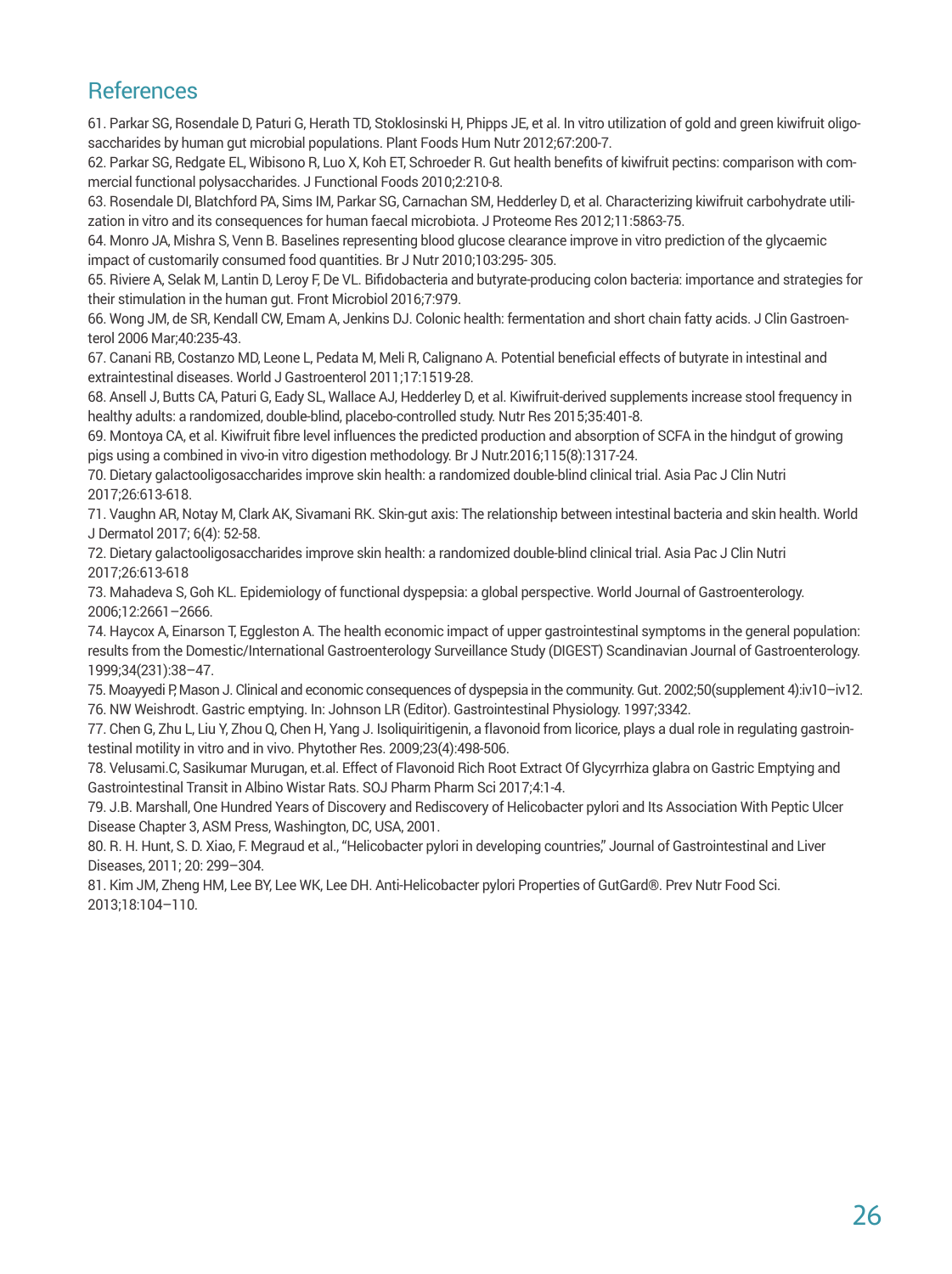## About AIDP, Inc.

AIDP Inc.(Advanced Ingredients for Dietary Products) is a leader in functional ingredients with a focus on extensively researched products. We provide cutting edge solutions that meet consumer demand for wellness and healthy aging. AIDP, identifies trends early, provides unique solutions and works with customers to formulate strong market potential end products. Our commitment is to source high-quality ingredients and provides proprietary solutions that address formulation challenges.

AIDP has an extensive prebiotic portfolio that includes PreticX®, Livaux®, Actazin®, GutGuard® and BeautyOLIGO® for digestive health. AIDP's success is grounded in our depth of experience and commitment to strong science for functional food, nutritional and beverage product development.

Contact Us: Toll Free: (866) 262-6699 Phone: (626) 964-6910 customercare@aidp.com www.aidp.com